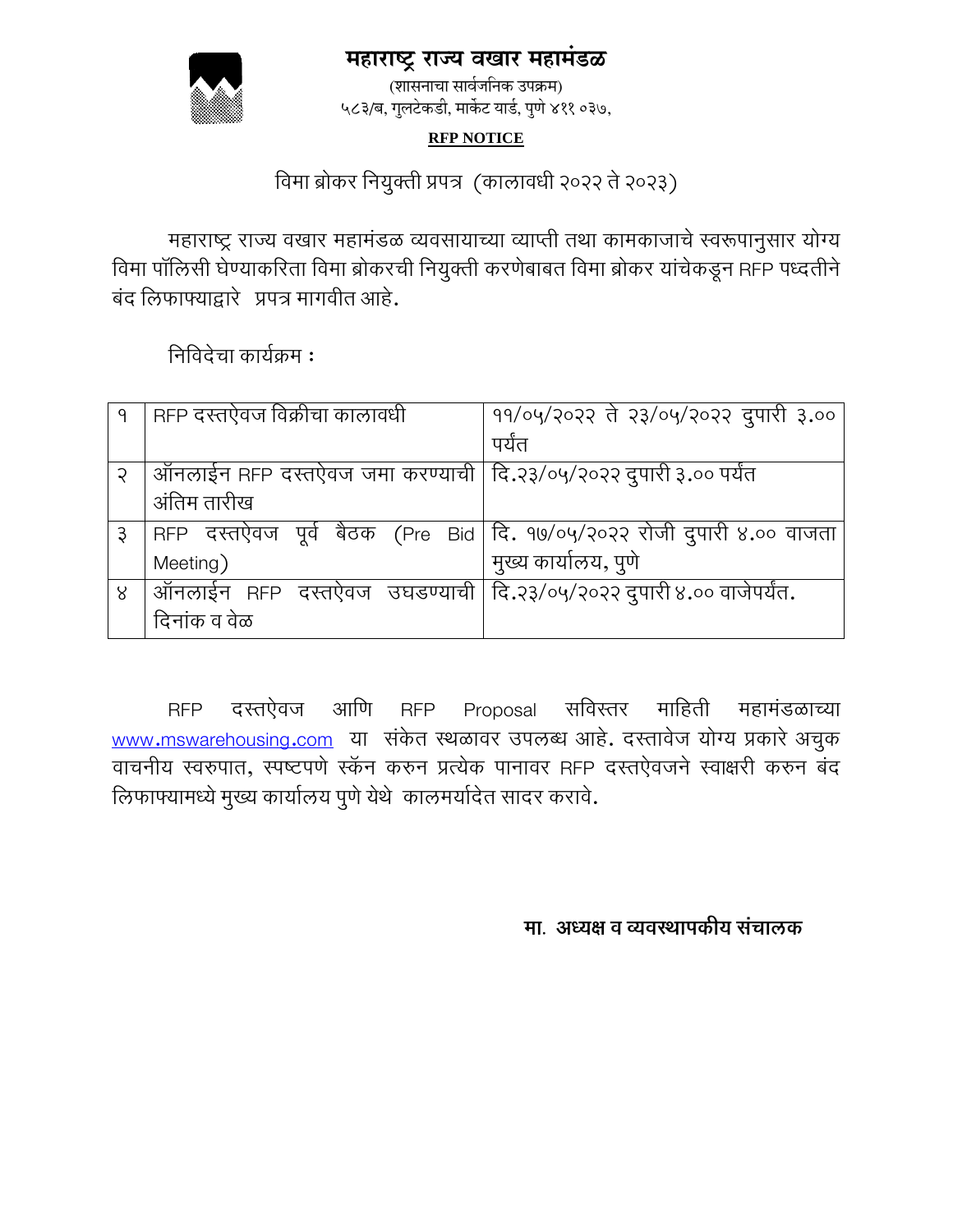

# **MAHARASHTRA STATE WAREHOUSING CORPORATION**

### **GOVERNMENT OF MAHARASHTRA UNDERTAKING**

### **583/B, Market Yard, Gultekadi, PUNE-411 037**

Tel.020-24206800/842 Email :- [qcbranch.ho@mswc.in](mailto:qcbranch.ho@mswc.in) Website : [www.mswarehousing.com](http://www.mswarehousing.com/)

**RFP No. MSWC/BD & QC/INS/19/2022**

# **2022-23**

**Request for Proposal (RFP) for engagement of the Services of Insurance Broker At MSWC, HO, Pune.**

**Cost of bid : Rs. 5,000/- plus GST Rs. 900/-**

**Security Deposit : Rs. 2,00,000/-**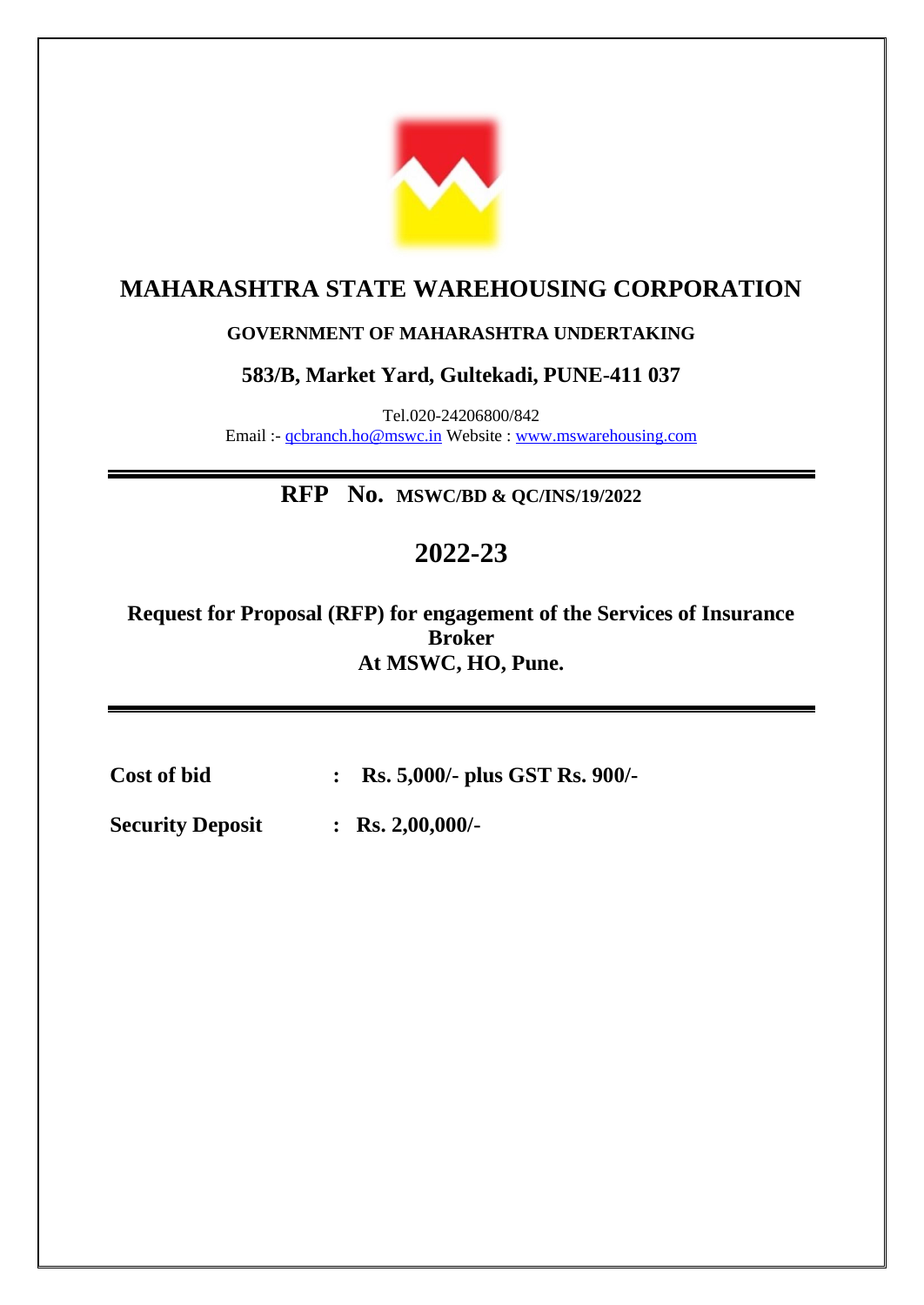

**MAHARSHTRA STATE WAREHOUSING CORPORATION, PUNE**

(A Government of Maharashtra Undertaking) (Department of Co-operation, Marketing and Textiles, Government of Maharashtra) 583/B, Market Yard, Gultekadi, PUNE-411 037

### **RFP NOTICE No. MSWC/BD & QC/INS//19/2022**

### **Request for Proposal for the engagement of the Services of Insurance Broker at MSWC, HO, Pune.**

#### **Details of RFP,**

| N | Name of Work                                                                                                                                        | Period of Contract                            | Cost of RFP documents                                             |
|---|-----------------------------------------------------------------------------------------------------------------------------------------------------|-----------------------------------------------|-------------------------------------------------------------------|
|   | Insurance Broker having experience of $\bigcap_{n=1}^{\infty}$<br>insurance policies of stock, godown, fidelity<br>policy etc. and claim settlement | further<br>year<br>One<br>extendable one year | Rs. 5,000/- plus GST<br>$\frac{1}{2}$ Rs. 900/- total Rs. 5,900/- |

Bid time table

|                  | Sr. No. Content                                                                                       | Date and Time                                                     |
|------------------|-------------------------------------------------------------------------------------------------------|-------------------------------------------------------------------|
|                  | Issue of RFP document                                                                                 | 11.05.2022                                                        |
| 2.               | Due date for submission of written queries 17.05.2022 (upto 12.30hrs.)<br>for document clarifications |                                                                   |
| 3.               | Pre-bid conference                                                                                    | 17.05.2022 (16.00 hrs.) at H.O.                                   |
| 4.               | Last date for RFP submission                                                                          | 23.05.2022 up to 15.00 hrs.                                       |
| $\overline{5}$ . | Date of RFP opening                                                                                   | On 23.05.2022 at 16.00hrs.                                        |
| 6.               | Date of Presentation                                                                                  | Will be informed separately to the successful bidder<br>via email |

- 1. Agencies are requested to download RFP document at their own cost from the website [www.mswarehousing.com](http://www.mswarehousing.com/) (website of MSWC). The RFP document should be submitted in sealed enveloped on or before the date and time mentioned in the bid time table.
- 2. Any queries regarding tender may be communicated to HOD, BD&QC Department, MSWC by email or contact no given in the bid document. (Email Id [qcbranch.ho@mswc.in](mailto:qcbranch.ho@mswc.in) )
- 3. Right to reject any or all tenders without assigning any reason is reserved with MSWC.

### **Chairman and Managing Director**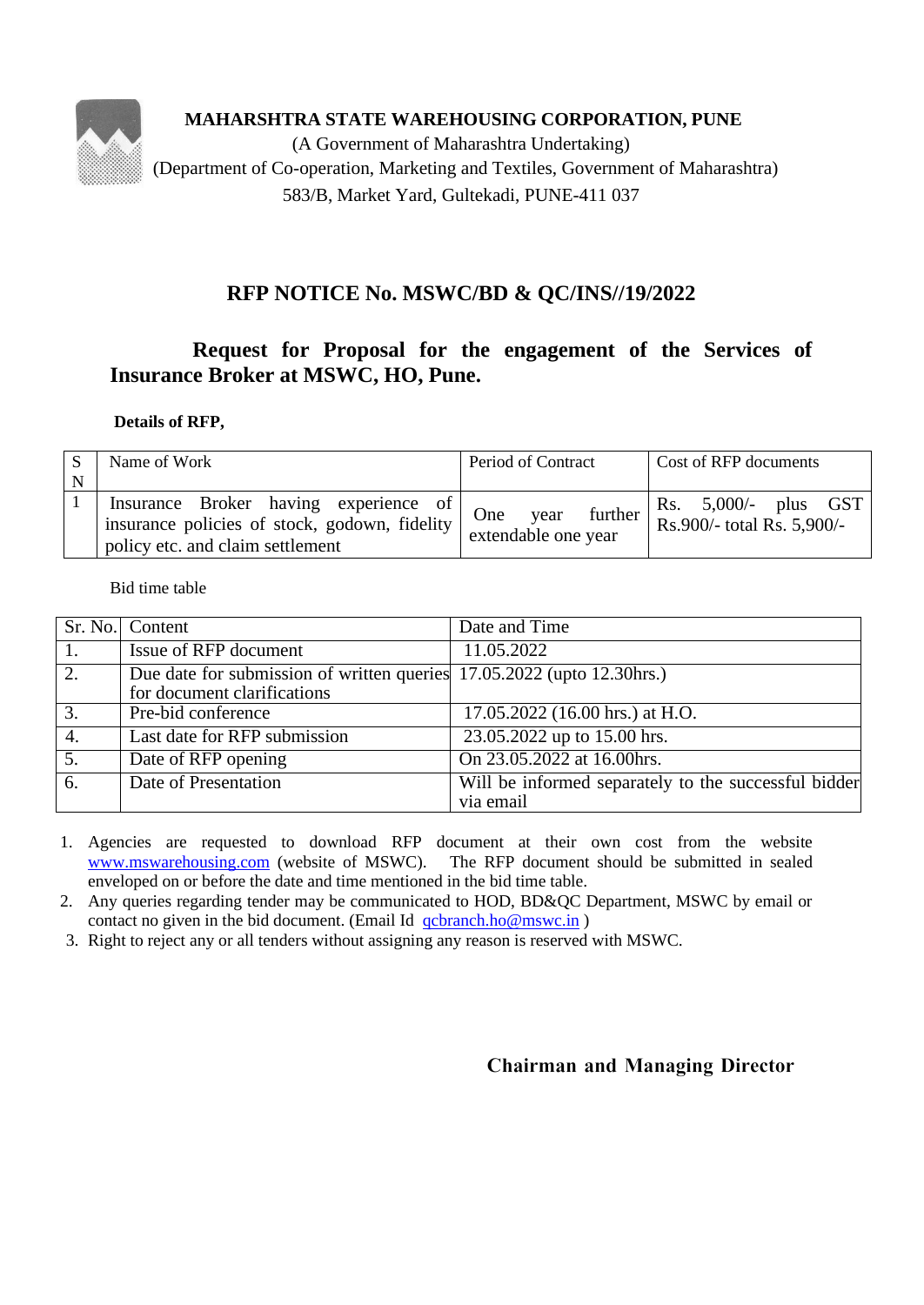#### **MAHARSHTRA STATE WAREHOUSING CORPORATION, PUNE**

(A Government of Maharashtra Undertaking) (Department of Co-operation, Marketing and Textiles, Government of Maharashtra) 583/B, Market Yard, Gultekadi, PUNE-411 037 Tel. 020-24206842/800 Email: - [qcbranch.ho@mswc.in](mailto:qcbranch.ho@mswc.in) Website: [www.mswarehousing.com](http://www.mswarehousing.com/)

### **Request for Proposal for engagement of Insurance Broker At MSWC, HO, Pune. RFP NOTICE Notice No. MSWC/BD & QC/INS/19/2022**

Maharashtra State Warehousing Corporation (MSWC) invites proposals only in sealed envelope from reputed, experienced and well established Insurance Broking Firms registered/ issued license by the Insurance Regulatory and Development Authority (IRDA) of India. License category are eligible for engagement under Contract.

The RFP documents can be viewed on the website of MSWC (www.mswarehousing.com) and it is downloadable.

Bidders are requested to note the following important dates:

|                  | Sr. No. Content                                                                                        | Date and Time                                                     |
|------------------|--------------------------------------------------------------------------------------------------------|-------------------------------------------------------------------|
|                  | Issue of RFP document                                                                                  | 11.05.2022                                                        |
| 2.               | Due date for submission of written queries 17.05.2022 (upto 12.30 hrs.)<br>for document clarifications |                                                                   |
| 3.               | Pre-bid conference                                                                                     | 17.05.2022 (16.00 hrs.) at H.O.                                   |
| 4.               | Last date for RFP submission                                                                           | 23.05.2022 upto 15.00 hrs.                                        |
| $\overline{5}$ . | Date of RFP opening                                                                                    | On 23.05.2022 at 16.00hrs.                                        |
| 6.               | Date of Presentation                                                                                   | Will be informed separately to the successful bidder<br>via email |

 Chairman & Managing Director Maharashtra State Warehousing Corporation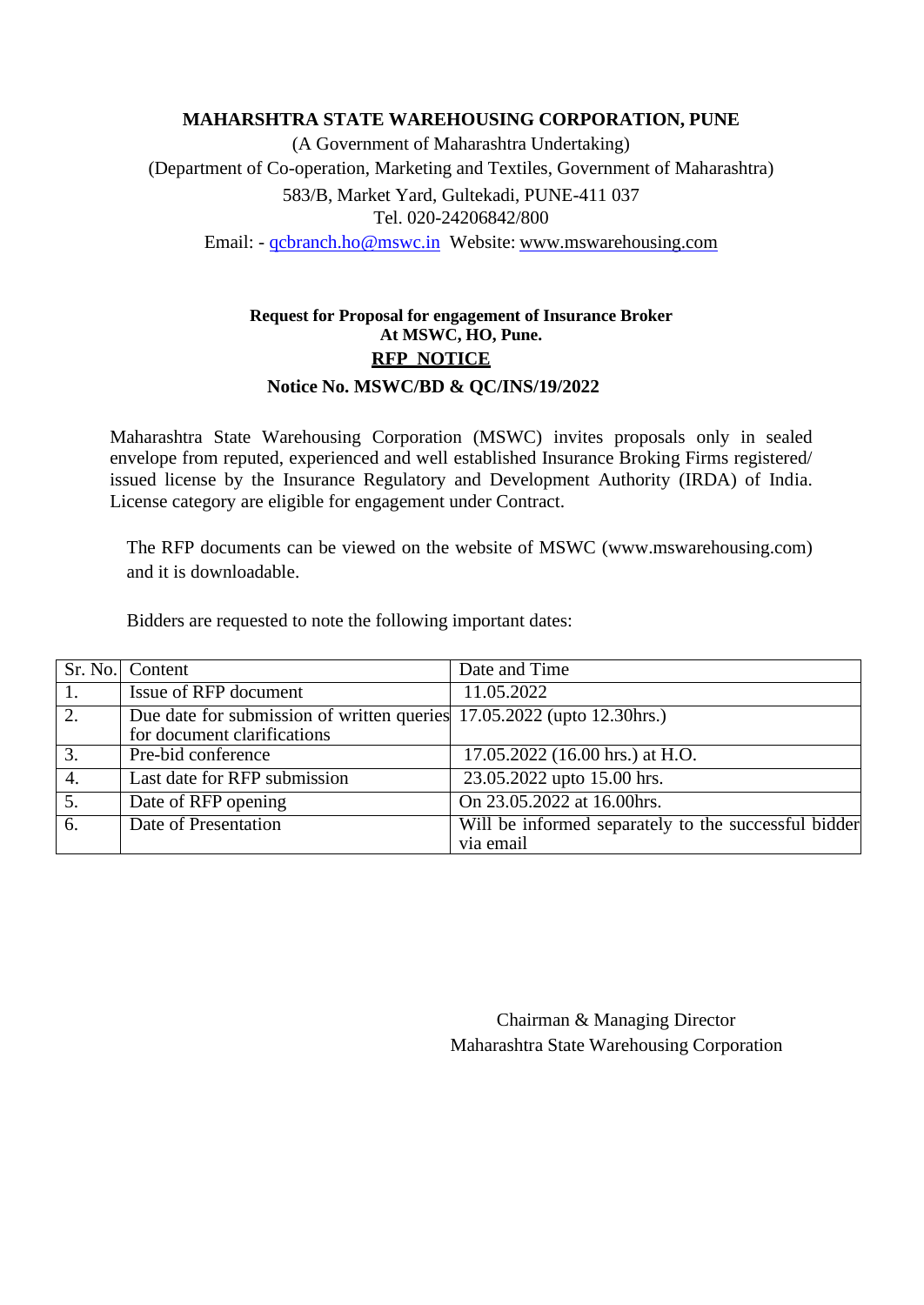### *DISCLAIMER*

1. Though adequate care has been taken in the preparation of this document, the applicant submitting application should satisfy itself that the document is complete in all respects.

2. The authority, its employees and advisors make no representation or warranty and shall have no liability to any person, including any applicant or bidder, under any law, statute, rules or regulations or tort, principles of restitution or unjust enrichment or otherwise for any loss, damages, cost or expense which may arise from or be incurred or suffered on account of anything contained in this tender document or otherwise, including the accuracy, adequacy, correctness, completeness or reliability of the tender document and any assessment, assumption, statement or information contained therein or deemed to form part of this tender document or arising in any way with pre-qualification of applicants for participation in the bidding process.

3. The authority reserves the right, without any obligation or liability, to accept or reject any or allthe applications submitted in response to this tender notice at any stage of the process, to withhold or withdraw or to cancel or modify the process of this tender, at any time, without assigning any reason whatsoever.

4. The authority may, in its absolute discretion but without being under any obligation to do so, update, amend or supplement the information, assessment or assumptions contained in this tender document.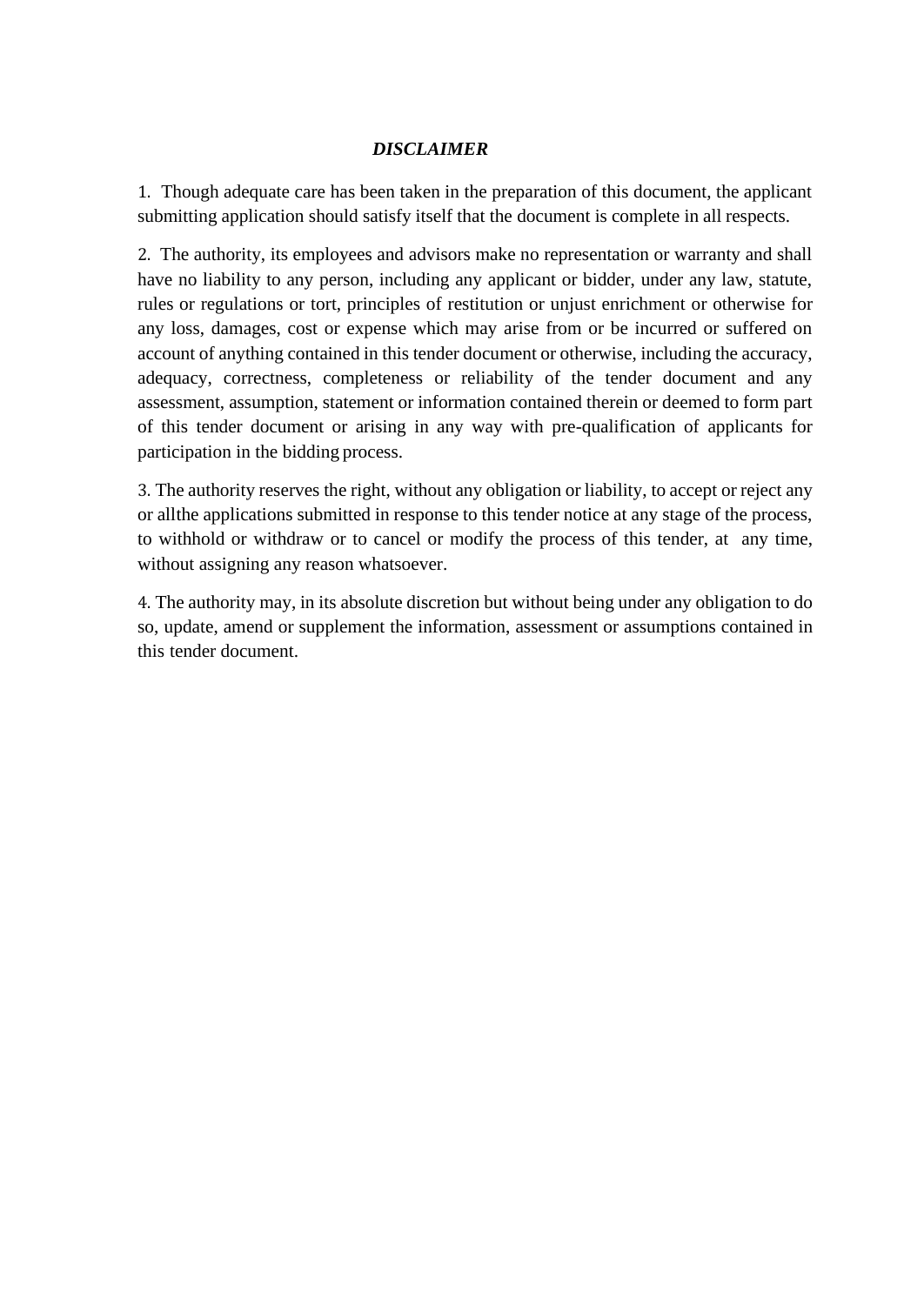### *DEFINITIONS / ABBREVIATIONS*

|                    | <b>Bid/Tender</b> : Tender for Insurance Broker                       |  |
|--------------------|-----------------------------------------------------------------------|--|
| <b>Authority</b>   | : "Authority" means Chairman and Managing Director, Maharashtra State |  |
|                    | Warehousing Corporation or his representative                         |  |
| <b>BD &amp; QC</b> | : Business Development and Quality Control branch of MSWC             |  |
| <b>CFS</b>         | : Container Freight Station                                           |  |
| <b>HOD</b>         | : Head of Department                                                  |  |
| <b>MSWC</b>        | : Maharashtra State Warehousing Corporation                           |  |
|                    |                                                                       |  |
| <b>LOA</b>         | : Letter of Argument                                                  |  |

### **Schedule of RFP Process**

|                  | Sr. No. Content                                                         | Date and Time                                        |
|------------------|-------------------------------------------------------------------------|------------------------------------------------------|
|                  | Issue of RFP document                                                   | 11.05.2022                                           |
| 2.               | Due date for submission of written queries 17.05.2022 (upto 12.30 hrs.) |                                                      |
|                  | for document clarifications                                             |                                                      |
| 3.               | Pre-bid conference                                                      | 17.05.2022 (16.00 hrs.) at H.O.                      |
| 4.               | Last date for RFP submission                                            | 23.05.2022 upto 15.00 hrs.                           |
| $\overline{5}$ . | Date of RFP opening                                                     | On 23.05.2022 at 16.00hrs.                           |
| 6.               | Date of Presentation                                                    | Will be informed separately to the successful bidder |
|                  |                                                                         | via email                                            |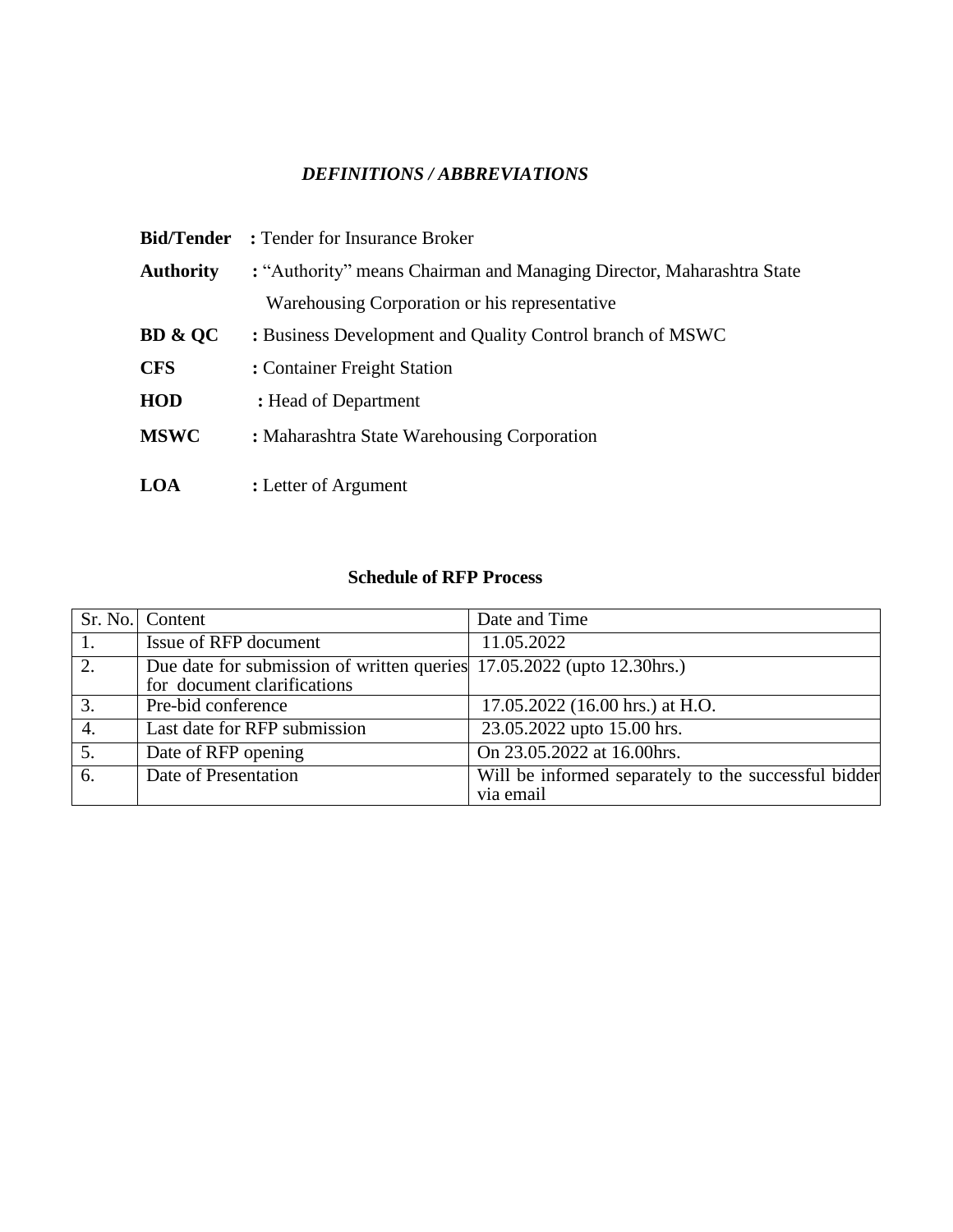# **INDEX**

| Sr.No | <b>Particular</b>                                    | Page No. |
|-------|------------------------------------------------------|----------|
| 1.    | <b>Executive Summary</b>                             | $1 - 2$  |
| 2.    | <b>Request Inviting proposals</b>                    | 3        |
| 3.    | Section $I:$ Instructions to bidders                 | $4 - 11$ |
| 4.    | Section II: RFP Information and eligibility criteria | 12-14    |
|       | a. Eligibility Criteria                              | 15       |
|       | b. Terms of reference (TOR)                          | 16       |
|       | c. Documents Required                                | 17       |
|       | d. Short listing of Broker                           | 18       |
| 5.    | Proforma of Declaration Certificate                  | 19       |
| 6.    | Proforma of Technical evaluation sheet.              | 20       |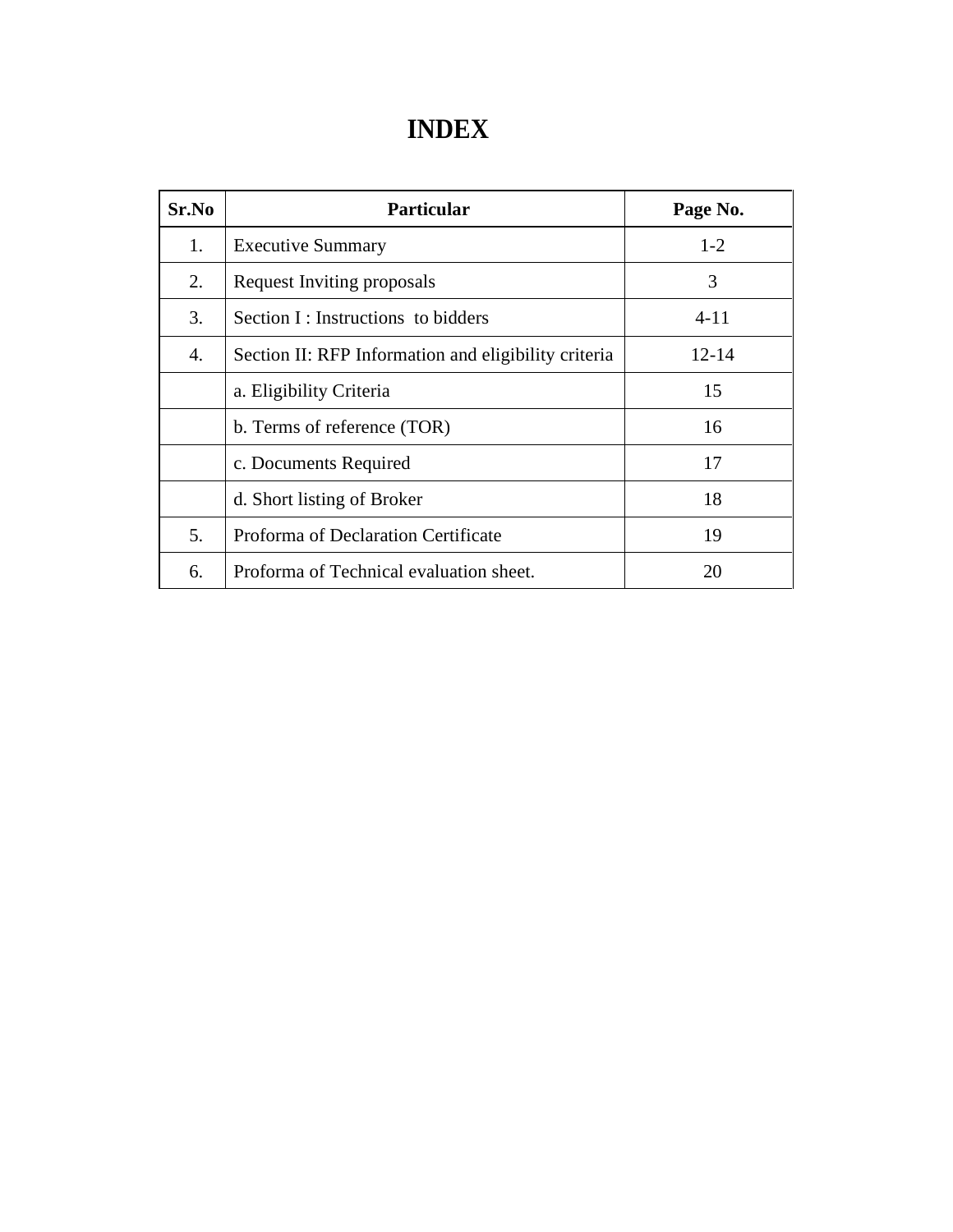#### *EXECUTIVE SUMMARY: -*

 Maharashtra State Warehousing Corporation (MSWC) was established on 8<sup>th</sup> August, 1957, under the Agriculture Produce (Development & Warehousing) Act, 1956, which was subsequently replaced by the Warehousing Corporations Act,1962. The functioning of the State Warehousing Corporation is done on the basis of said Act & the detailed procedure formulated under Bombay Warehouses Act,1959 and Bombay Warehouses Rules,1960 duly amended from time to time. As per the Act, MSWC has two shareholders, Government of Maharashtra and Central Warehousing Corporation with 50% Shares each. The Board of Directors of MSWC consists of 5 directors nominated by Government of Maharashtra and 5 Directors by CWC and the Chairman & Managing Director is appointed by Government of Maharashtra.

 Maharashtra State Warehousing Corporation is one of the oldest State Warehousing Corporations in the country. It started with 3 warehousing centers and has now grown to the extent of 206 centers at present with a total storage capacity of 18.44Lakhs M.Ts. (as on 31st March 2022). Warehousing activities of MSWC include scientific storage of food grains, fertilizers, industrial goods, cotton bales, cement, and at some places it runs Public Bonded Warehouse. Depositors can avail credit from banks by pledging their Warehouse Receipt.

 The Corporation has its Administrative Headquarters at Pune. It has 8 Regional Offices located at Mumbai, Pune, Aurangabad, Amravati, Latur, Kolhapur, Nashik and Nagpur. Each Regional Office is headed by a Regional Manager who controls administrative activity in that region comprising of warehousing complexes. Besides the 206 warehousing complexes, MSWC is also running a Container Freight Station situated at Dronagiri Node, Navi Mumbai since 2005.

| Sr. No         | Policy                                          | Sum<br>Insured |  |
|----------------|-------------------------------------------------|----------------|--|
|                |                                                 | (Rs in lakhs)  |  |
|                | Fire Insurance Policy for Stock Hazardous)      | 280000         |  |
| 2              | Fire Insurance Policy for Stock (Non-Hazardous) | 170000         |  |
| 3              | Fire Insurance Policy for Godown                | 47500          |  |
| 4              | Burglary Insurance Policy for Stock             | 15000          |  |
| $\mathfrak{H}$ | Burglary Insurance Policy for Equipment's       | 4000           |  |
| 6              | <b>Fidelity Guarantee Policy</b>                | 2000           |  |
|                | Electronic Equipment Policy for Data Centre     | 160            |  |
| 8              | <b>Custom Duty All Risk Insurance Policy</b>    | 7000           |  |
| 9              | Fire policy of Assets                           | 4000           |  |
|                | Total                                           |                |  |
|                |                                                 | 52966(         |  |

 Corporation has taken following insurance policies for the period 01.07.2021 to 30.06.2022.

 The insurable value for the period of insurance covered from 01/07/2022 to 30/06/2023 is expected to vary by above 10%.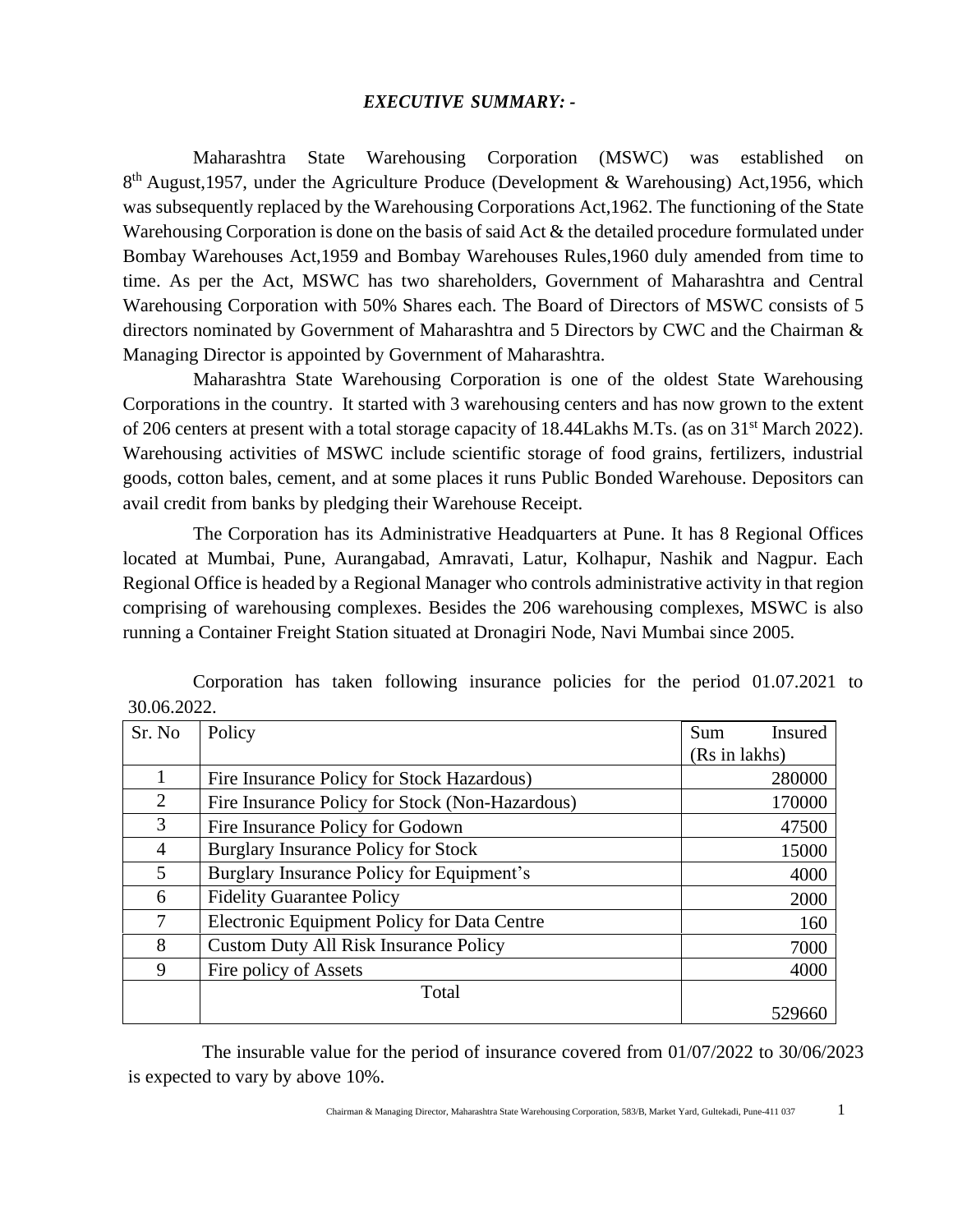MSWC requires the services of Insurance broker for taking appropriate policies, guidance in submission of documents to the surveyor, settlement of pending and unforeseen insurance claims.

The present tentative requirement of insurance broker is projected as follows:

- Risk Study/analysis to understand the Risk perception and designing Insurance Proposals for MSWC
- Technical guidance on finalizing proposals for different Insurance Covers
- Scrutiny of Insurance documents and liaison for getting the amendments if any, done from time to time.
- Keeping close track for getting the refund of premium from Insurers wherever due.
- Total liaison in Insurance Claim process to ensure prompt and proper settlement of claim.
- Regularly attend call visit.
- Periodical visits to the Clients besides attending "on Call Visits"
- Any other Insurance related work.
- Settlement of current and pending Insurance Claims of Corporation.
- Technical assistance on Insurance Claims where the loss assessment is not found in line with the Policy framework.

**\*\*\*\*\*\*\*\*\***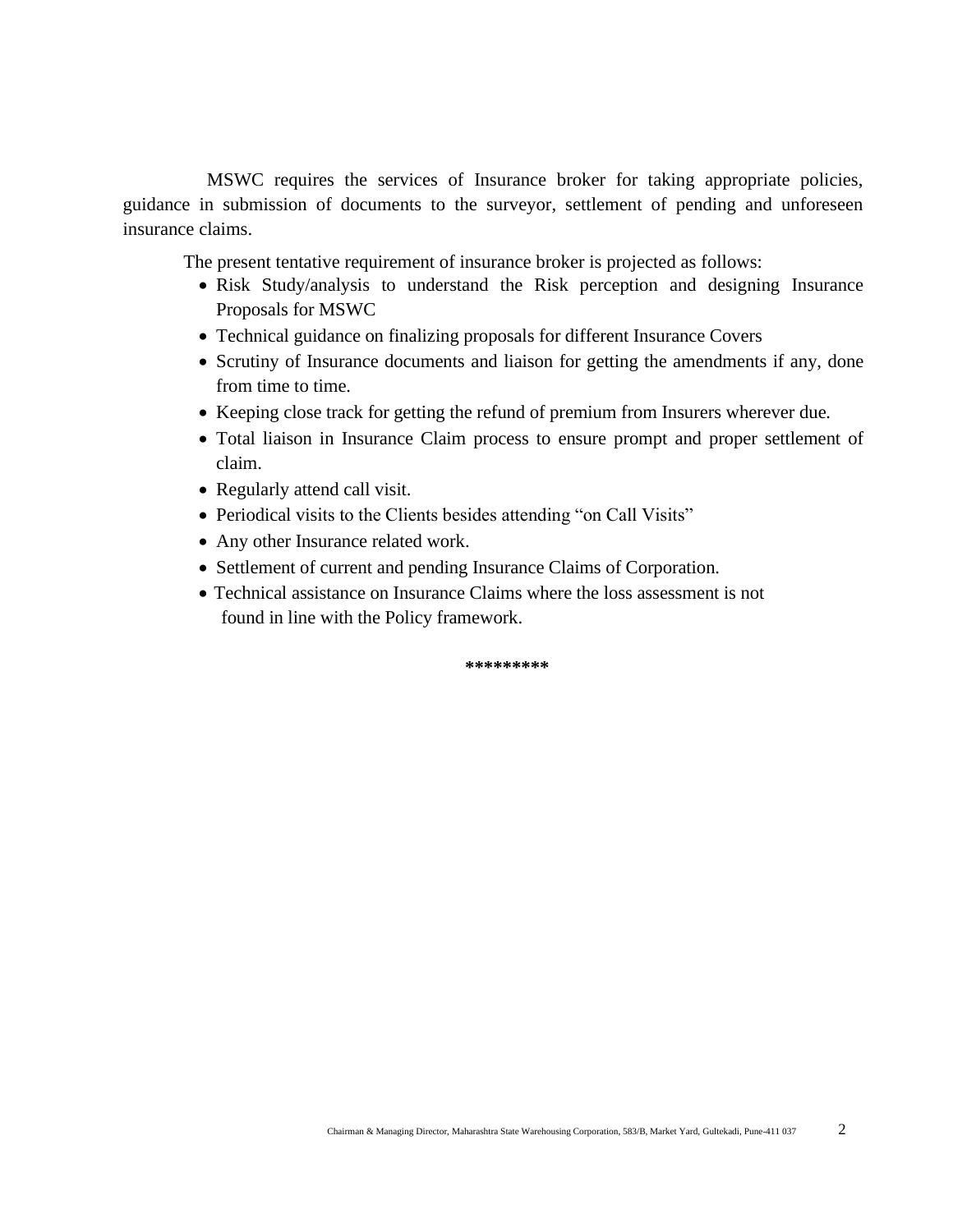### **Request Inviting proposals**

### **Subject: Request for proposal for engagement of Insurance Broker at MSWC, HO, Pune.**

 Maharashtra State Warehousing Corporation (MSWC) invites proposals only in sealed covers or envelopes from reputed, experienced and registered (IRDA licensed) bidders.

|  | 1. Bidders are requested to note the following important dates: |
|--|-----------------------------------------------------------------|
|  |                                                                 |

| Sr.              | Content                                        | Date and Time                      |
|------------------|------------------------------------------------|------------------------------------|
| No.              |                                                |                                    |
| 1.               | Issue of RFP document                          | 11.05.2022                         |
| 2.               | Due date for submission of written queries for | 17.05.2022 (upto 12.30 hrs.)       |
|                  | document clarifications                        |                                    |
| 3.               | Pre-bid conference                             | 17.05.2022 (16.00 hrs.) at H.O.    |
| $\overline{4}$ . | Last date for RFP submission                   | 23.05.2022 upto 15.00 hrs.         |
| 5.               | Date of RFP opening                            | On 23.05.2022 at 16.00hrs.         |
| 6.               | Date of Presentation                           | Will be informed separately to the |
|                  |                                                | successful bidder via email        |

- 2. Interested bidders may submit their offer as per the details and terms & conditions given in RFP document which can be obtained from MSWC website [www.mswarehousing.com](http://www.mswarehousing.com/) upto 23/05/2022 (upto 15.00 hrs.) on any working day.
- 3. Maharashtra State Warehousing Corporation reserves the right to accept or reject any / all tender offers.
- 4. Further information regarding extension of submission of RFP, date of opening of RFP, amendments, etc. shall be posted on website [www.mswarehousing.com.](http://www.mswarehousing.com/)

\*\*\*\*\*\*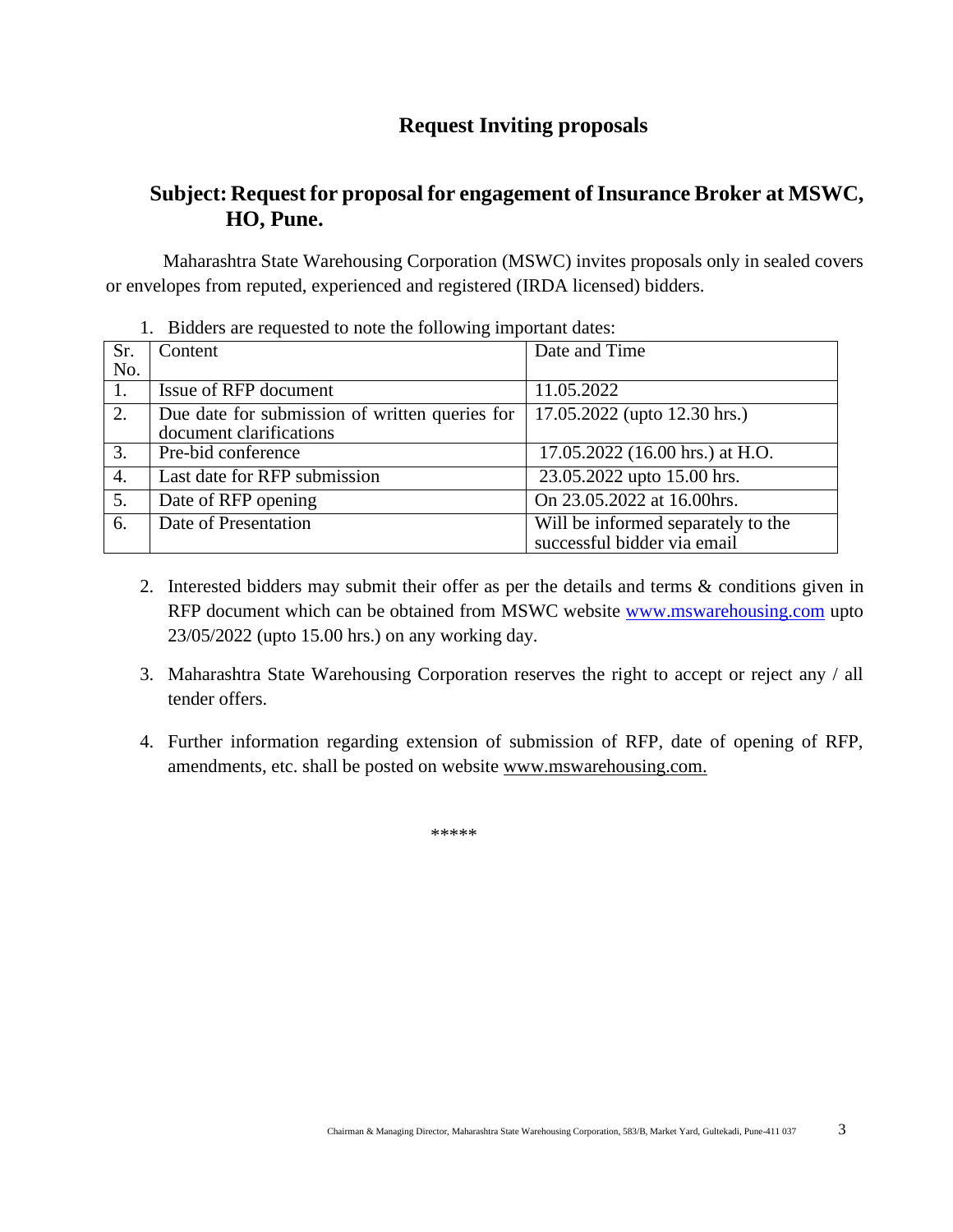### *SECTION I : INSTRUCTIONS TO BIDDERS*

#### **1. General**

1.1 MSWC invites proposals for appointment of Insurance Broker to provide broking services for Insurance requirements of MSWC to cover all type of insurance policies. Broking services here include assistance in pre-placement, placement, post-placement of insurance requirements of MSWC and other aspects related to insurance covers of MSWC.

- a. Reputed and well-established Insurance Broking registered firms issued license by Insurance Regulatory and Development Authority (IRDA) under General and Life Insurance Stream having Direct License are only eligible for the appointment under this Contract.
- b. MSWC as per requirement of the proposal may modify the Request for Proposal before the last date of submission of proposal. The amendments so, will be notified and shall be binding on the prospective respondents.
- c. MSWC reserves the right to accept or reject any or all the proposals fully or partly without assigning any reasons.
- d. MSWC intends to select one insurance broking firm under this Contract.
- e. During pre-qualification and evaluation of the Proposals, MSWC may, at its discretion, ask respondents for clarifications on their proposal, wherein, the respondents are required to respond within the time frame prescribed by MSWC.
- f. Proposals need to be submitted in hard copy in a sealed envelope. Proposals received by facsimile shall be treated as defective, invalid and will be rejected. Only detailed complete proposals in the form indicated, received prior to the closing time and date of the proposals shall be treated as valid. Respondents are not permitted to modify, substitute, or withdraw proposal after its submission.
- g. The proposal should be submitted along with the covering letter detailing the proposal, along with the information/documents indicated in the Annexure and the declaration, signed by the authorized signatory with the Seal of the Company. All the pages of the proposal are required to be signed.
- h. No cost will be borne by MSWC towards preparation and submission of the proposals*.*
- i. The tenure of the Insurance Broking Firm would be for one policy year and may be renewed thereafter depending on the performance and adherence to the terms and conditions.

#### **1.2 Standards of Performance**

The Broker shall perform the Services and carry out its obligations hereunder with all duediligence, efficiency and economy, in accordance with generally accepted professional techniques and practices, and shall observe sound management practices, and employ appropriate advanced technology with safe and effective diligence and methods. The Broker shall always act, in respect of any matter relating to this Contract or to the Services, as a faithful adviser to the Authority, and shall at all times support and safeguard the Authority's legitimate interests in any dealings with Third Parties.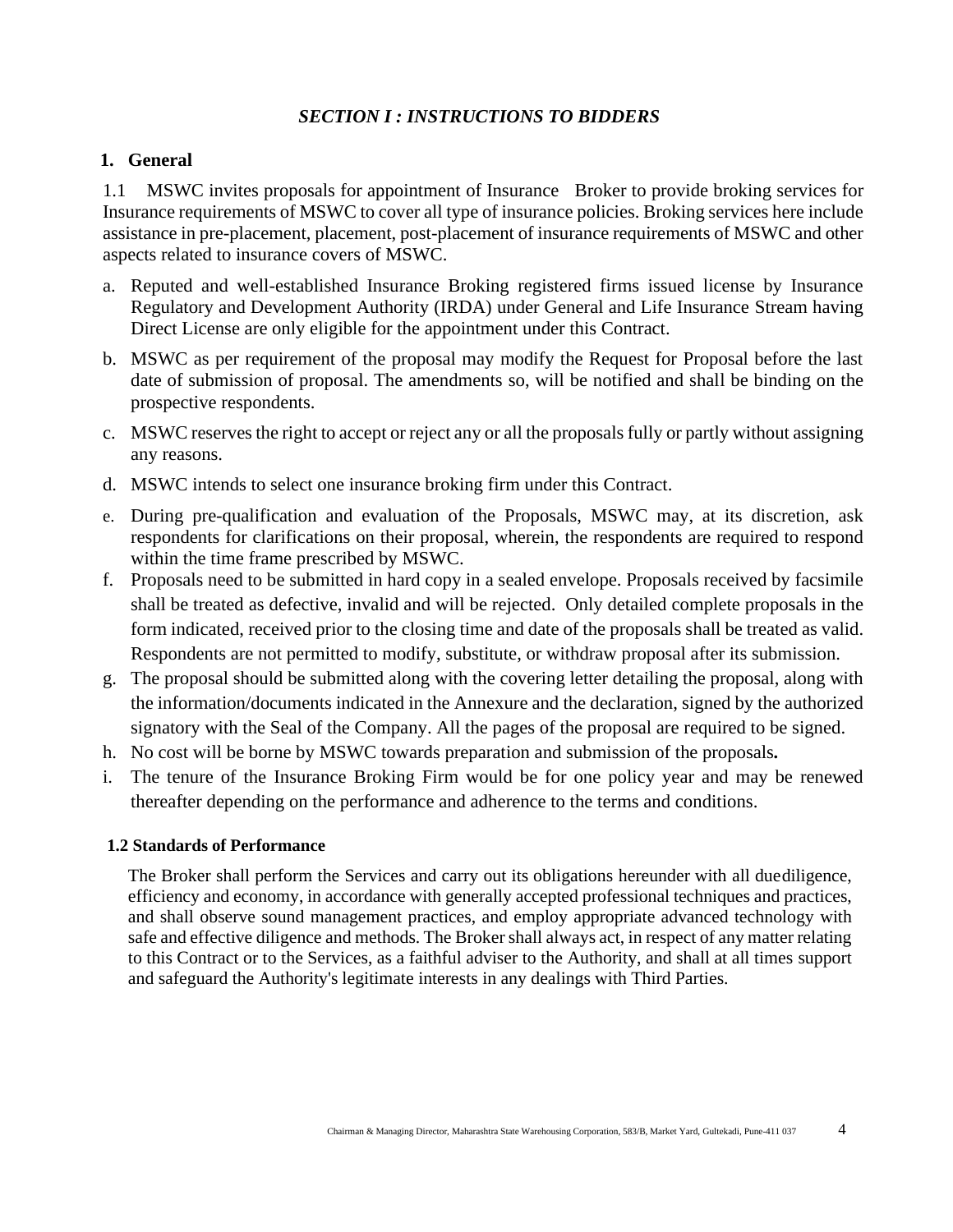#### **1.3 Terms of Reference**

The scope of Services to be performed by the Broker is specified in the Terms of Reference(the **"TOR"**) of this Contract. The Broker shall provide the Deliverables specified therein in conformity with the time schedule stated therein.

#### **1.4 Applicable Laws**

The Broker shall perform the Services in accordance with the Applicable Laws and shall take all practicable steps to ensure that any Personnel and agents of the Broker comply with the Applicable Laws.

#### **a. Ethics/Practice**

- i. The Broker and its Personnel shall observe the highest standards of ethics and not have engaged in and shall not hereafter engage in any corrupt practice, fraudulent practice, coercive practice, undesirable practice or restrictive practice (collectively the **"Prohibited Practices**"). Notwithstanding anything to the contrary contained in this Contract, the Authority shall be entitled to terminate the services forthwith by a communication in writing to the Broker, without being liable in any manner whatsoever to the Broker, if it determines that the Broker has, directly or indirectly or through an agent, engaged inany Prohibited Practices in the Selection Process before or after entering into this Contract. Genuine pre-estimated compensation and damages payable to the Authority towards, inter alia, time, cost and effort of the Authority, without prejudice to the Authority's any other rights or remedy hereunder or in law.
- ii. Without prejudice to the rights the Authority may have under this Contract, if the Broker is foundby the Authority to have directly or indirectly or through an agent, engaged or indulged in anyProhibited Practices, during the Selection Process before or after the execution of this Contract, the Broker shall not be eligible to participate in any tender or RFP issued during a period of 3 (three) years from the date the Broker is found by the Authority to have directly or indirectly or through an agent, engaged or indulged in any ProhibitedPractices.
- iii. Following terms shall have the meaning of Prohibited Practices hereinafter respectively assigned to them:
	- 1. **"corrupt practice"** means (i) the offering, giving, receiving or soliciting, directly or indirectly, of anything of value to influence the actions of any person connected withthe Selection Process (for removal of doubt, offering of employment or employing or engaging in any manner whatsoever, directly or indirectly, any official of the Authoritywho is or has been associated in any manner, directly or indirectly with Selection Process or LOA or dealing with matters concerning the Contract before or after the execution thereof, at any time prior to the expiry of 1 (one) year from the date such official resigns or retires from or otherwise ceases to be in the service of the Authority,shall be deemed to constitute influencing the actions of a person connected with theSelection Process); or (ii) engaging in any manner whatsoever, whether during the Selection Process or after the issue of LOA or after the execution of the Contract, as the case may be, any person in respect of any matter relating to the Project or theLOA or the Contract, who at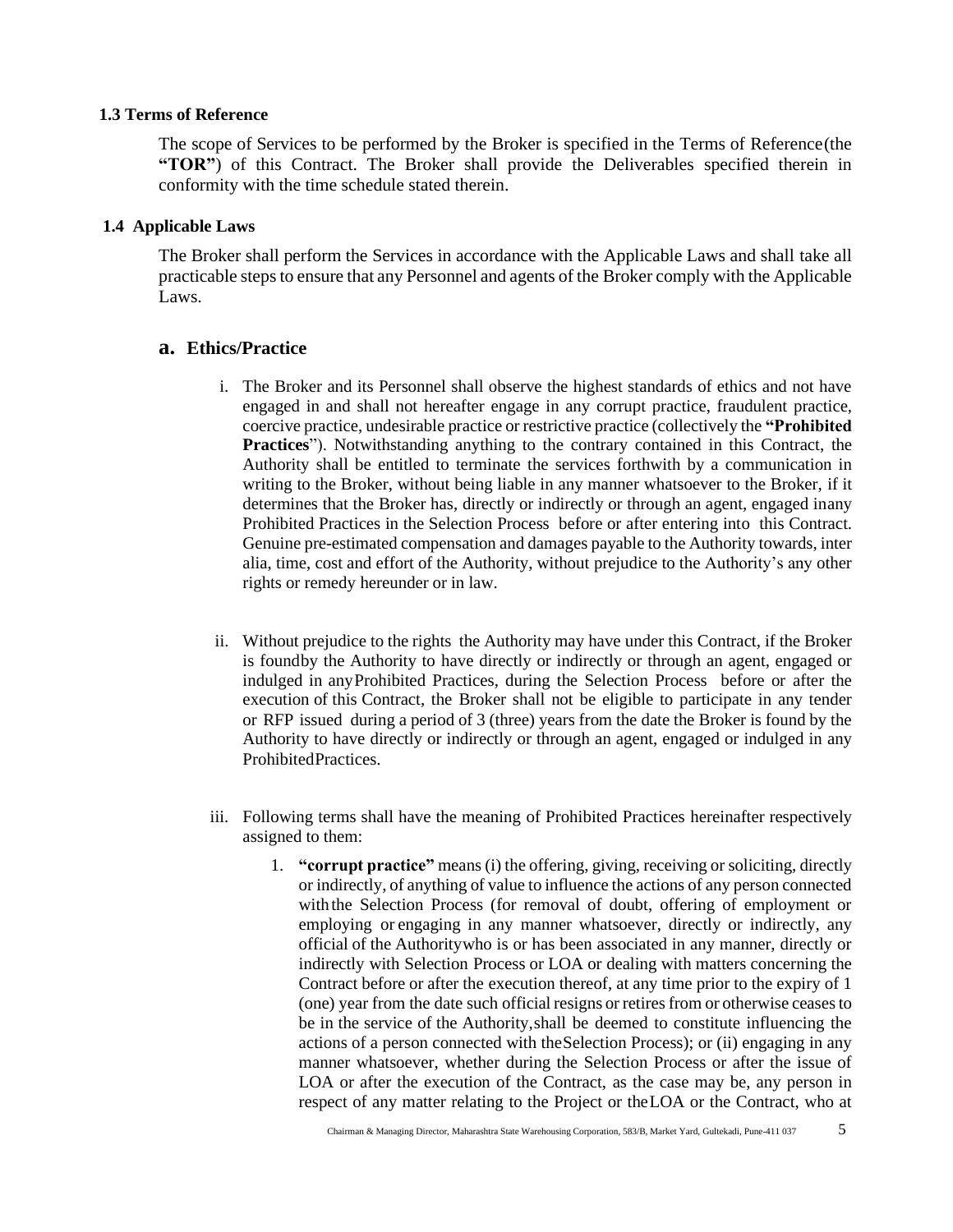any time has been or is a legal, financial or technical adviser to the Authority in relation to any matter concerning the Project;

- 2. **"fraudulent practice"** means a misrepresentation or omission of facts or suppressionof facts or disclosure of incomplete facts, in order to influence the Selection Process;
- 3. **"coercive practice"** means impairing or harming, or threatening to impair or harm, directly or indirectly, any person or property to influence any person's participation or action in the Selection Process or the exercise of its rights or performance of its obligations by the Authority under this Contract;
- 4. **"undesirable practice"** means (i) establishing contact with any person connected with or employed or engaged by the Authority with the objective of canvassing, lobbying or in any manner influencing or attempting to influence the Selection Process; or (ii) having a Conflict of Interest; and
- 5. **"restrictive practice"** means forming a cartel or arriving at any understanding or arrangement among Applicants with the objective of restricting or manipulating a full and fair competition in the Selection Process.

### **b. Confidentiality**

- i) The Broker and the Personnel shall not, either during the term after the expiration or termination of this Contract disclose any proprietary information, including information relating to reports, data, drawings, design software or other material, whether written or oral, in electronic or magnetic format, and the contents thereof; and any reports, digests or summaries created or derived from any of the foregoing that is provided by the Authority to the Broker and the Personnel; any information provided by or relatingto the Authority, its technology, technical processes, business affairs or finances or any information relating to the Authority's employees, officers or other professionals or suppliers,customers, or Contractors of the Authority; and any other information which the Broker is under an obligation to keep confidential in relation to the Project, the Services or this Contract without the prior written consent of the Authority.
- ii) Notwithstanding the aforesaid, the Broker and the Personnel of either of them may disclose Confidential Information to the extent that such Confidential Information:
	- 1) was in the public domain prior to its delivery to the Broker and the Personnel of either of them or becomes a part of the public knowledge from a source other than the Broker and the Personnel of either of them.,
	- 2) was obtained from a third party with no known duty to maintain its confidentiality;
	- 3) is required to be disclosed by Applicable Laws or judicial or administrative or arbitral process or by any governmental instrumentalities, provided that for any such disclosure, the Broker and the Personnel of either of them shall give the Authority,prompt written notice, and use reasonable efforts to ensure that such disclosure is accorded confidential treatment; and
	- 4) is provided to the professional advisers, agents, auditors or representatives of the Broker or Personnel of either of them, as is reasonable under the circumstances;provided, however, that the Broker or Personnel of either of them, as the case may be, shall require their professional advisers, agents, auditors or its representatives, to undertake in writing to keep such Confidential Information, confidential and shall use its best efforts to ensure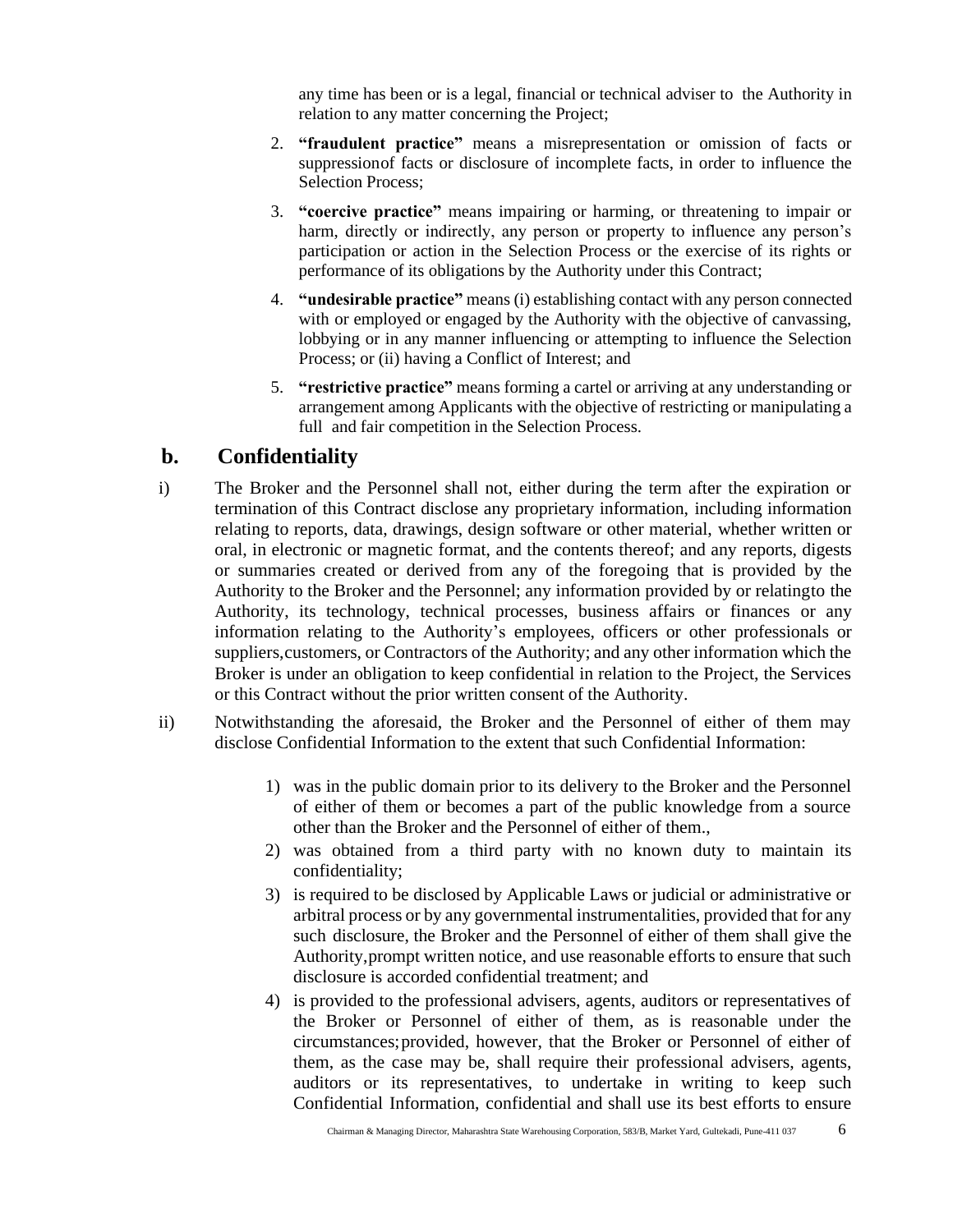compliance with such undertaking.

### **c. Liability of the Broker**

- i. The Broker's liability under this Contract shall be determined by the Applicable Laws and the provisions hereof.
- ii. The Broker shall, subject to the limitation be liable to the Authority for any direct loss or damage accrued or likely to accrue due to deficiency in Services rendered by it.
- iii. The Parties hereto agree that in case of negligence or willful misconduct on the part of the Broker or on the part of any person or firm acting on behalf of the Broker in carryingout the Services, the Broker, with respect to damage caused to the Authority's property, shall not be liable to the Authority, for any indirect or consequential loss or damage; and for any direct loss or damage will be recover from broker.

### **d. Accounting and auditing**

The Broker shall keep accurate and systematic accounts and records in respect of the Services provided under this Contract, in accordance with internationally accepted accounting principles and standards.

### **e. Reporting obligations**

The Broker shall submit to the Authority the reports and documents specified in the Contract, in the form, in the numbers and within the time periods set forth therein.

### **f. Documents prepared by the Broker to be property of the Authority**

- i. All reports and other documents (collectively referred to as **"Broker Documents"**) prepared by the Broker (or any Third Party) in performing the Services shall become and remain the property of the Authority and all intellectual property rights in such Broker Documents shall vest with the Authority. Any Consultancy Document, of which the ownership  $\alpha$  the intellectual property rights do not vest with the Authority under law, shall automaticallystand assigned to the Authority as and when such Broker Document is created and the Broker agrees to execute all papers and to perform such other acts as the Authority may deem necessary to secure its rights herein assigned by the Broker.
- ii. The Broker shall, not later than termination or expiration of this Contract, deliver all Broker Documents to the Authority, together with a detailed inventory thereof. The Broker may retain a copy of such Broker Documents. The Broker or a Third Party shall not use these Broker Documents for purposes unrelated to this Contract withoutthe prior written approval of the Authority.
- iii. The Broker shall hold the Authority harmless and indemnified for any losses, claims, damages, expenses (including all legal expenses), awards, penalties or injuries (collectively referred to as **"Claims"**) which may arise from or due to any unauthorised use of such Broker Documents, or due to any breach or failure on part of the Broker or a Third Party to perform any of its duties or obligations in relation to securing the aforementioned rights of the Authority.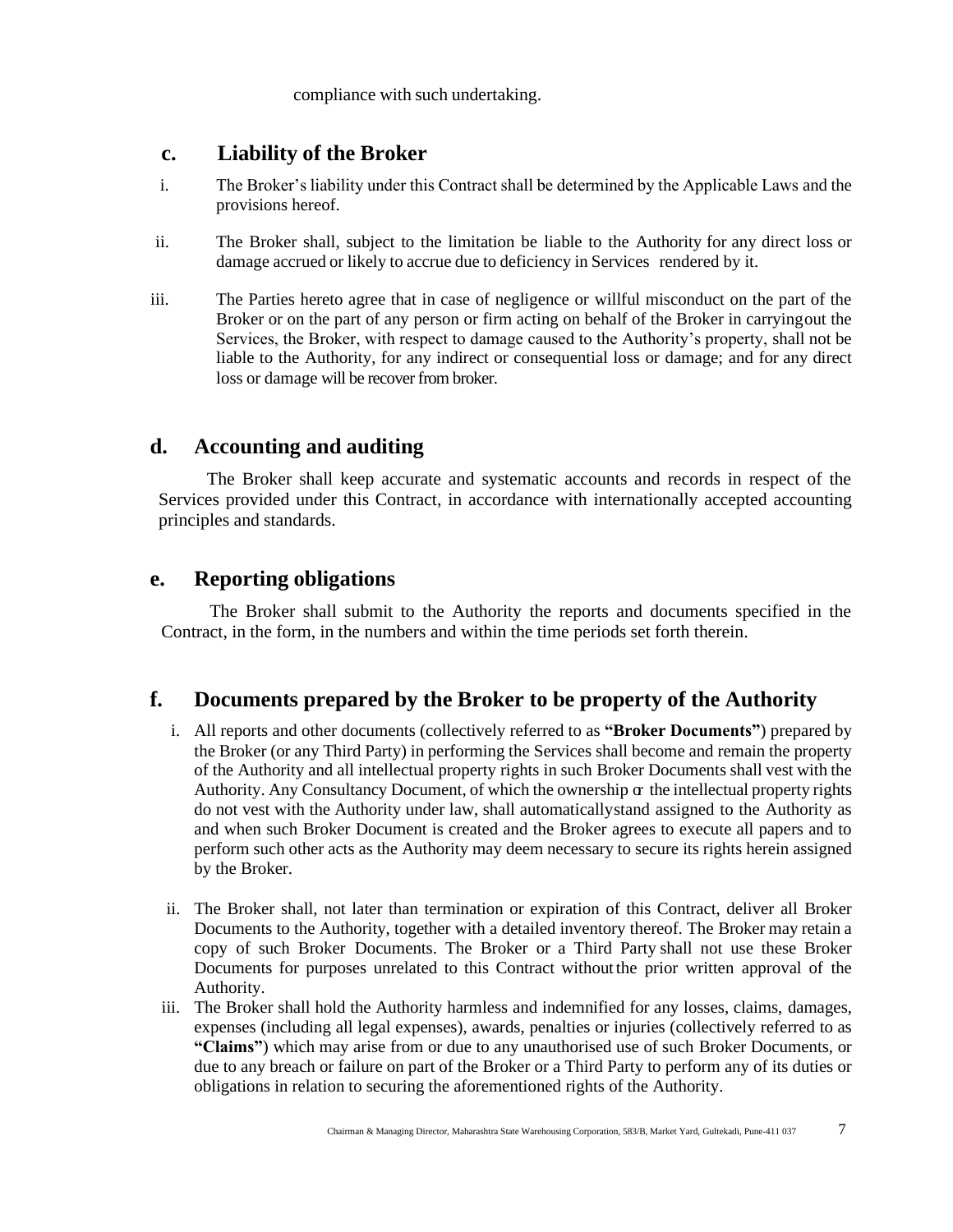### **g. Materials furnished by the Authority**

Materials made available to the Broker by the Authority shall be the property of the Authority and shall be marked accordingly. Upon termination or expiration of this Contract,the Broker shall furnish forthwith to the Authority, an inventory of such materials and shall dispose of such materials in accordance with the instructions of the Authority.

### **h. Providing access to Project Office and Personnel**

The Broker shall ensure that the Authority, and officials of the Authority having authorization from the Authority, are provided unrestricted access to the office of the Broker and to all Personnel during office hours. The Authority's official, who has been authorized by the Authority in this behalf, shall have the right to inspect the Services in progress, interact with Personnel of the Broker and verify the records relating to the Services for his satisfaction.

### **i. Accuracy of Documents**

 The Broker shall be responsible for accuracy of the documents drafted and/ or vetted and data collected by it directly or procured from other agencies/authorities, estimates and all other details prepared by it as part of these services. It shall indemnify the Authority against any inaccuracy in its work which might surface during implementation of the Project, if such inaccuracy isthe result of any negligence or inadequatedue diligence on part of the Broker or arises out of its failure to conform to good industry practice. The Broker shall also be responsible for promptly correcting, at its own cost and risk, the documents including any re-survey / investigations.

### **2. Broker's Personnel**

### **a. General**

The Broker shall employ and provide such qualified and experienced Personnel as may be required to carry out the Services.

### **b. Deployment of Personnel**

The designations, names and other particulars of each of the Broker's Key Personnel required in carrying out the Services are described in the contract.

### **c. Approval of Personnel**

- i. The Key Personnel of the Contract are hereby approved by the Authority.No other Key Personnel shall be engaged without prior approval of the Authority.
- ii. If the Broker hereafter proposes to engage any person as Professional Personnel, it shall submit to the Authority its proposal along with a CV of such person. The Authority may approve or reject such proposal within 14 (fourteen) days of receipt thereof. In case the proposal is rejected, the Broker may propose an alternative person for the Authority's consideration. In the event the Authority does not reject a proposal within 14 (fourteen) days of the date of receipt thereof it shall be deemed to have been approved by the Authority.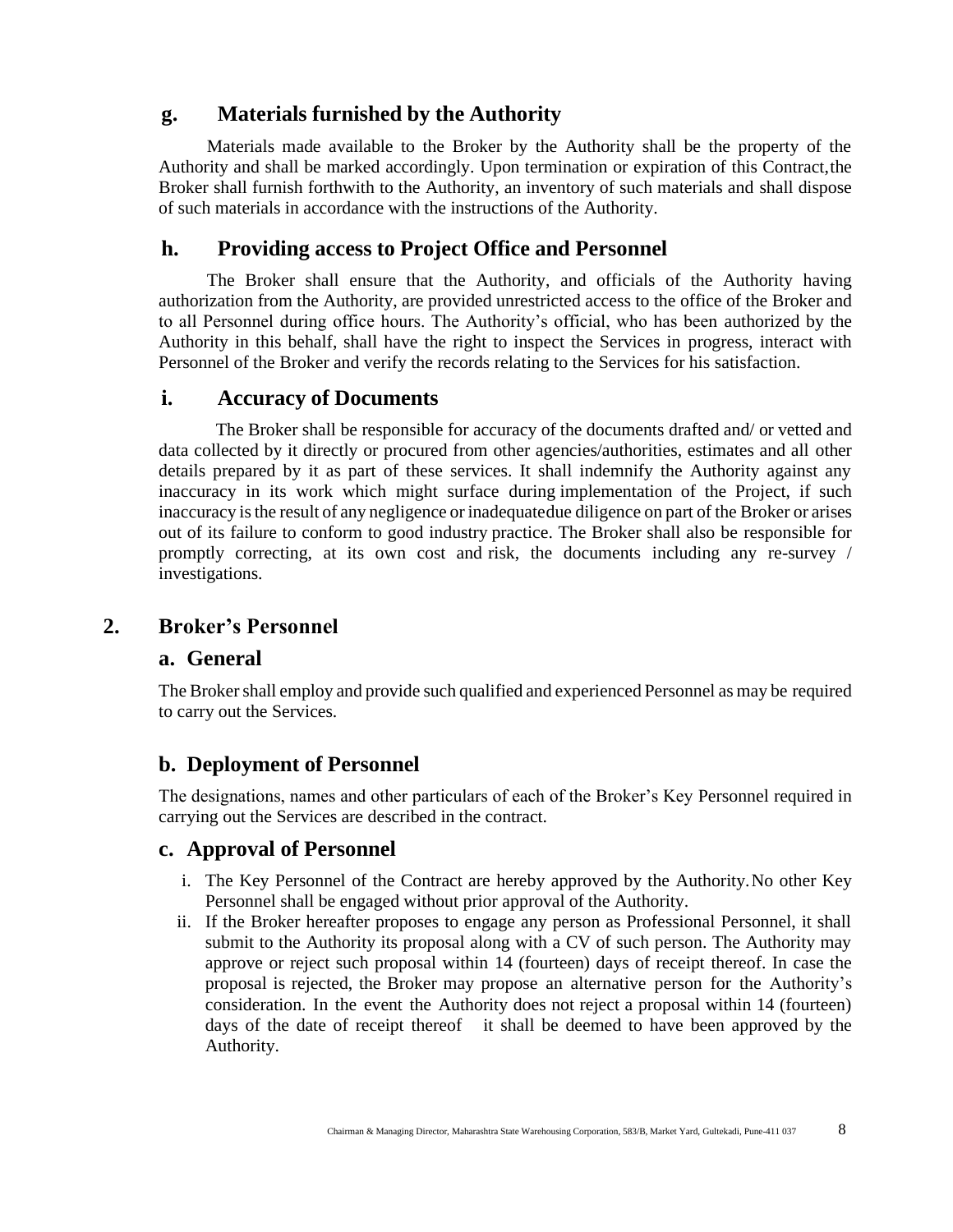### **d. Substitution of Key Personnel**

- i) The Authority expects all the Key Personnel specified in the Proposal to be available during implementation of the Contract. The Authority will not consider any substitution of Key Personnel except under compelling circumstances beyond the control of the Broker and the concerned Key Personnel. Such substitution shall be limited to 1 (one) Key Personnel subject to equally or better qualified and experienced personnel being provided to the satisfaction of the Authority.
- ii) The Broker should specifically note that substitution of the Team Leader will not normally be considered during the implementation of the Contract and may lead to disqualification of the Applicant or termination of the Contract.

### **e. Team Leader**

 The person designated as the Team Leader of the Broker's Personnel shall be responsible for the coordinated, timely and efficient functioning of the Personnel.

### **3. Obligation of the Authority.**

### **a. Assistance in clearances etc.**

Unless otherwise specified in the Contract, the Authority shall make best efforts to ensure that the Government shall:

- i) provide the Broker and Personnel with work permits and such other documentsas may be necessary to enable the Broker or Personnel to perform the Services;
- ii) facilitate prompt clearance through customs of any property required for the Services;and
- iii) issue to officials, agents and representatives of the Government all such instructions as may be necessary or appropriate for the prompt and effective implementation of the Services.

### **b. Access to land and property**

The Authority warrants that the Broker shall have, free of charge, unimpeded access to the site of the Corporation in respect of which access is required for the performance of Services; provided that if such access shall not be made available to the Broker as and when so required, the Parties shall agree on the time extension, as may be appropriate, for the performance of Services.

### **4. Fairness and Good Faith.**

### **a. Good Faith**

The Parties undertake to act in good faith with respect to each other's rights under this Contract and to adopt all reasonable measures to ensure the realization of the objectives of this Contract.

### **b. Operation of the Contract**

 The Parties recognize that it is impractical in this Contract to provide for every contingencywhich may arise during the life of the Contract, and the Parties hereby agree that it is theirintention that this Contract shall operate fairly as between them, and without detriment tothe interest of either of them, and that, if during the term of this Contract either Party believes that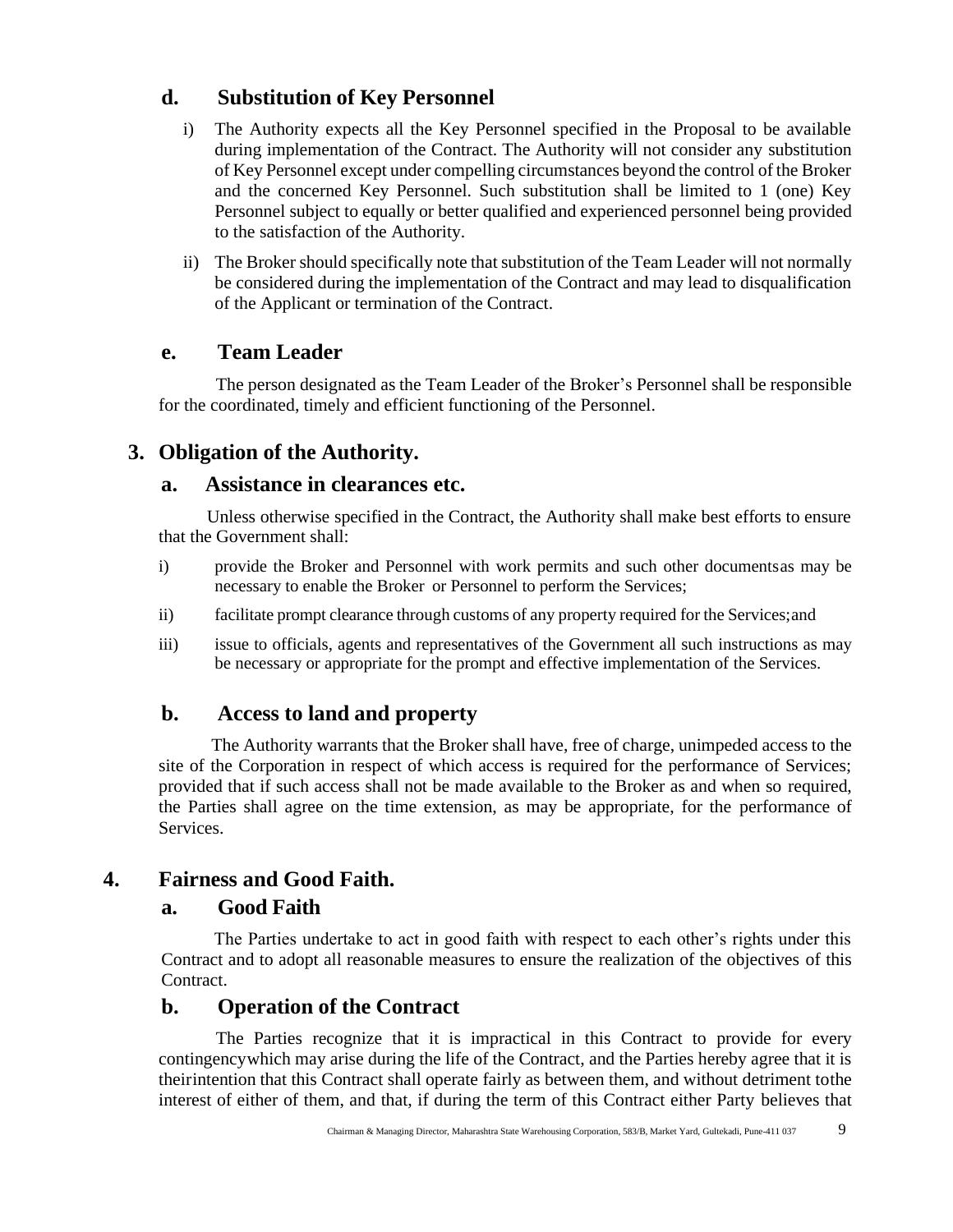this Contract is operating unfairly, the Parties will use their best efforts to agree on such action as may be necessary to remove the cause or causes of such unfairness, but failure to agree on any action shall not give rise to a dispute subject to arbitration

### **5. Settlement of disputes.**

#### **a. Amicable settlement**

The Parties shall use their best efforts to settle amicably all disputes arising out of or in connection with this Contract or the interpretation thereof.

### **6. Arbitration**

 All disputes and difference arising out of or in any touching or concerning this agreement whatsoever (except as to any matter the decision of which is expressly provided for in the contract) shall be referred to the sole arbitration of Chairman and Managing Director or any person including any officer of the Corporation appointed by the Chairman & Managing Director of the Maharashtra State Warehousing Corporation. It is also a term of this contract that no person other than a person appointed aforesaid should act as an Arbitrator. Provided further that any demand for arbitration under the contract shall be in writing and made within one year of the date of termination or completion of the contract, otherwise the contractor shall be deemed to have been waived and absolutely barred and the Corporation shall be discharged and released of all liabilities whatsoever under the contract. The costs of and in connection with arbitration shall be fit the discretion of the arbitrator. subject as aforesaid, the Arbitration Act, 1940 shall apply to arbitration proceeding under this clause.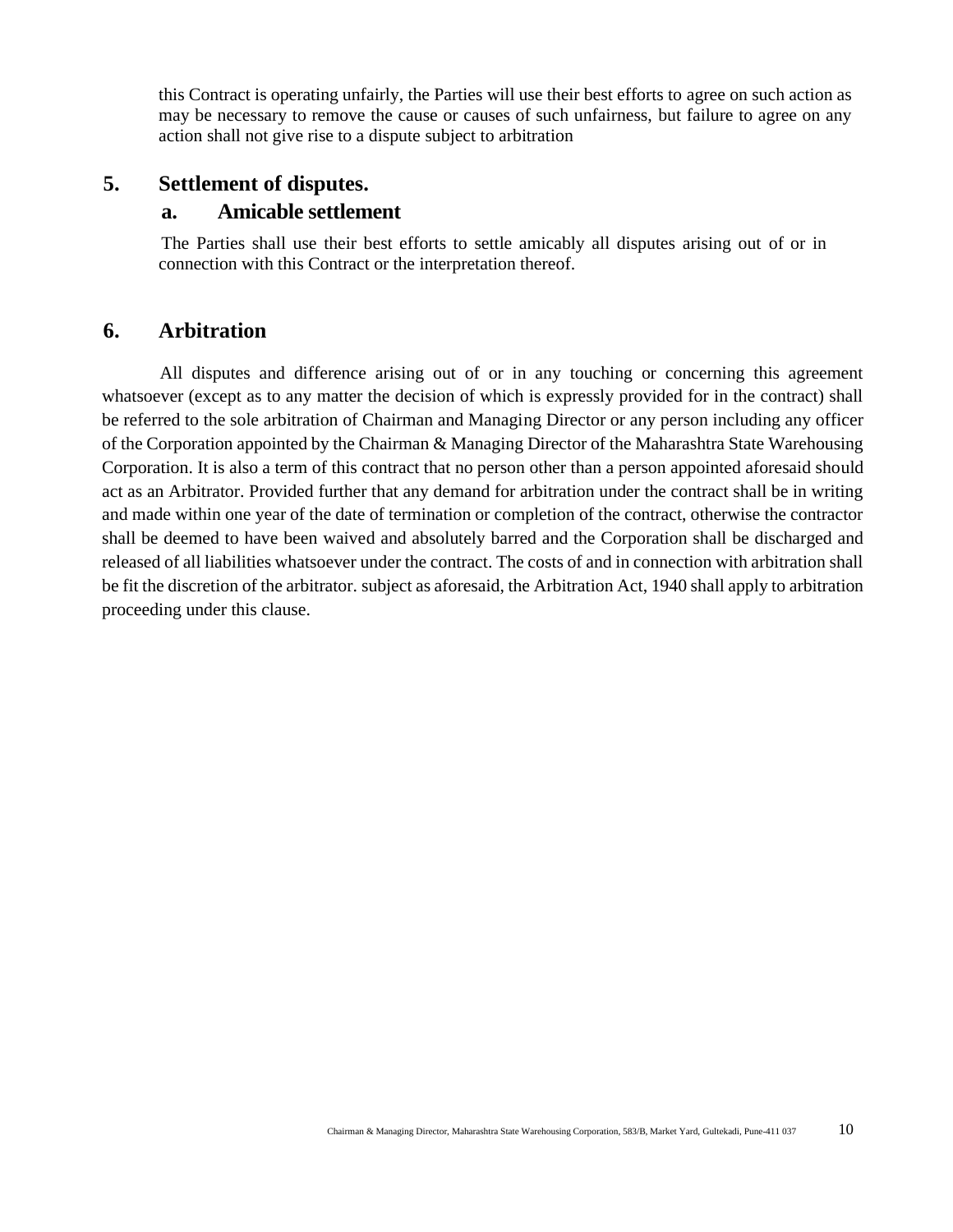### **INTRODUCTION & INSTRUCTIONS FOR PROPOSALS**

MSWC invites sealed proposals for appointment of Insurance Brokers / Consulting Firms to provide Broking / consultancy services for our insurance requirements to cover All Types of *Policy*, and to assist in pre-placement, placement, post-placement of our insurance requirements and other related aspects.

- a. Reputed and well-established Insurance Broking registered firms issued license by Insurance Regulatory and Development Authority (IRDA) under General and Life Insurance Stream having Direct License are only eligible for the appointment under this Contract.
- b. MSWC as per requirement of the proposal may modify the Request for Proposal before the last date of submission of proposal. The amendments so, will be notified and shall be binding on the prospective respondents.
- c. MSWC reserves the right to accept or reject any or all the proposals fully or partly without assigning any reasons.
- d. MSWC intends to select one insurance broking firm under this Contract.
- e. During pre-qualification and evaluation of the Proposals, MSWC may, at its discretion, ask respondents for clarifications on their proposal.
- f. The respondents are required to respond within the time frame prescribed by MSWC.
- g. Proposals need to be submitted hard copy in a sealed envelope. Proposals received by facsimile shall be treated as defective, invalid and rejected. Only detailed complete proposals in the form indicated, received prior to the closing time and date of the proposals shall be taken as valid. Respondents are not permitted to modify, substitute, or withdraw proposals after its submission.
- h. The proposal may be submitted along with the covering letter detailing the proposal, along with the information/documents indicated in the Annexure and the declaration, signed by the authorized signatory with Seal of the Company. All pages are required to be signed.
- i. *No cost will be borne by MSWC towards preparation and submission of the proposals.*
- j. The tenure of the Insurance Broking/Consulting Firm would be for three policy year and may be renewed there after depending on the performance and adherence to the terms and conditions. MSWC will evaluate the proposals submitted by respondents in detail, based on the data submitted in the Annexure. Top three firms would be invited to make presentation, before selecting one of the firms as Insurance Broker /Consultant to be associated with MSWC. The proposal may be addressed to:

The proposal may be submitted in sealed covers on the above address on or before 15 **hours on**

### **23rd** *May, 2022*

The covering letter, Annexure and the Declaration Certificate need to be submitted in hard form.

All other supporting documents may be sent in sealed cover/envelope.

In case of any query/ clarifications, Insurance Broking may contact: 020-24206847/842.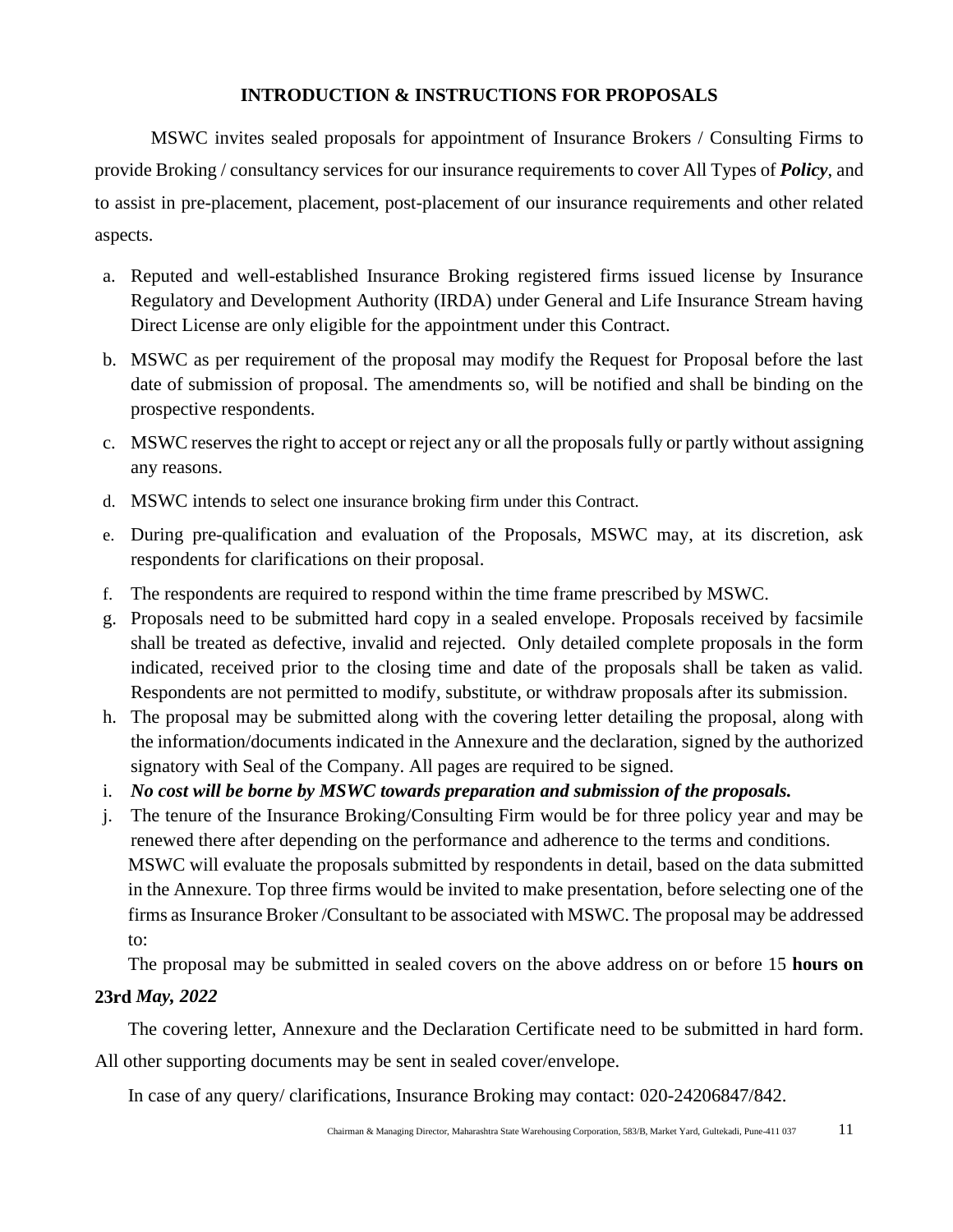#### *SECTION II: RFP INFORMATION AND ELIGIBILITY CRITERIA*

#### **2.0 RFP Document Information**

2.1 While every effort has been made to provide comprehensive and accurate background information, requirements and specifications, bidders must form their own conclusions about the solution needed to meet the requirements. Bidders and recipients of this tender document may wish to consult their own legal advisers in relation to this tender. All information supplied by bidders may be treated as contractually binding on the bidders, on successful award of the assignment by MSWC on the basis of this **RFP**.

2.2 No commitment of any kind, contractual or otherwise shall exist unless and until a formal written contact has been executed by or on behalf of MSWC. Any notification of preferred Bidder status by MSWC shall not give rise to any enforceable rights by the bidder. MSWC may cancel this **RFP** at any time prior to a formal written contract agreement being executed by or on behalf of MSWC. This **RFP** supersedes and replaces any previous public documentation & communications, and bidders should place no reliance on such communications.

2.3 This section specifies the procedures to be followed by bidders in the preparation and submission of their **RFP**. Information is also provided on the submission, opening, and evaluation of **RFP** and on the award of contract. It is important that the bidder carefully reads and examines the **RFP** document.

#### 2.4 **Availability of RFP document**

The **RFP** documents can be viewed and downloadable from the website of MSWC (www.mswarehousing.com).

#### 2.5 **Preparation and Submission of Proposal**

#### 2.5.1 **Completeness of Proposals**

Bidders are advised to study all instructions, forms, terms, requirements and other information in the tender document carefully. Submission of **RFP** shall be deemed to have been done after careful studyand examination of the tender document with full understanding of its implications. The response to this **RFP** should be full and complete in all respects. Failure to furnish the information required by the **RFP** documents or submission of a proposal not substantially responsive to the **RFP** documents in every aspect will be at the bidder's risk and may result in rejection of the proposal. The **RFP** document is not transferable to any other bidder.

#### 2.5.2 **Language**

The **RFP** as well as all correspondence and documents relating to the bid exchanged by the bidder and MSWC, shall be in English and/or Marathi language only.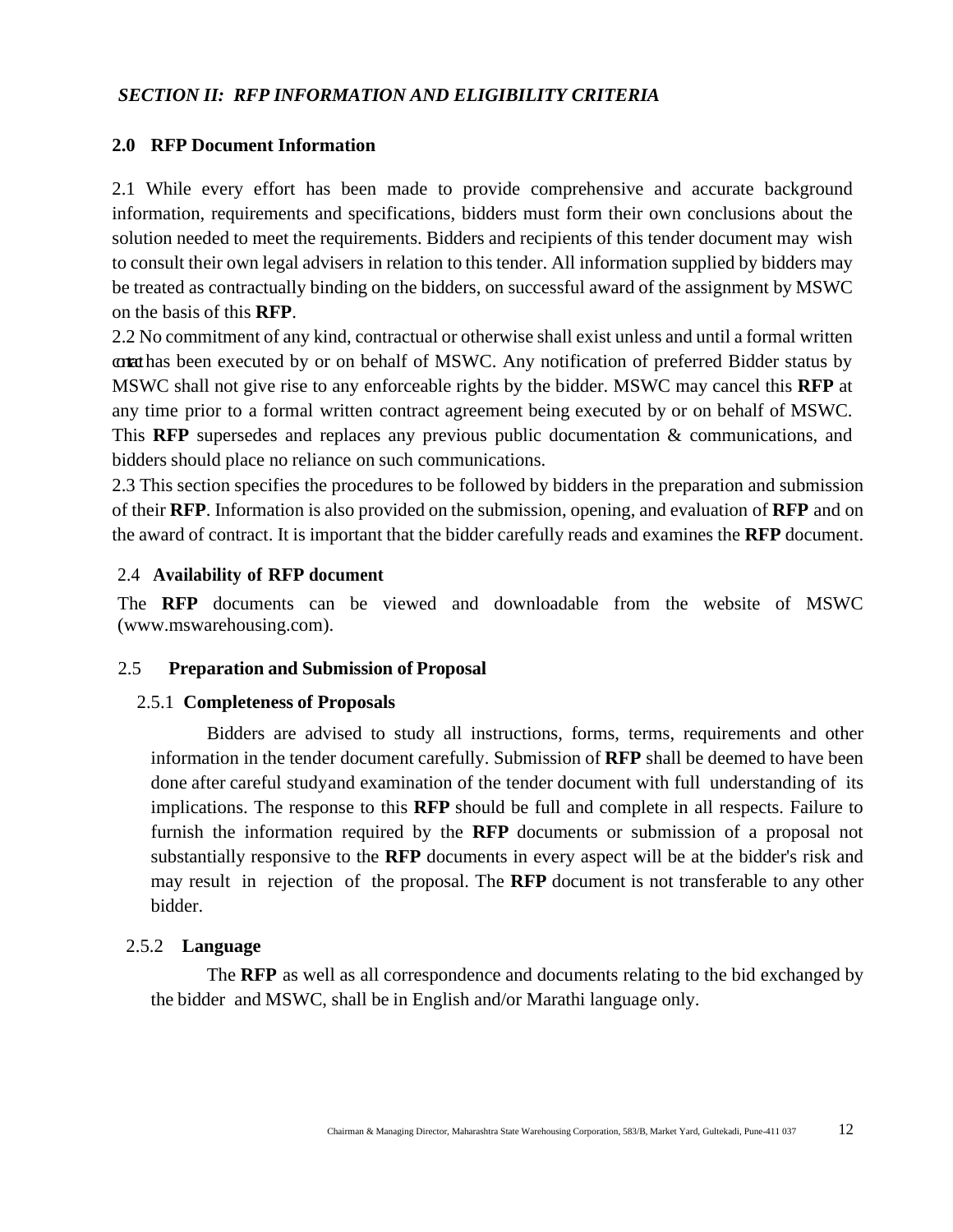#### 2.5.3 **Submission of RFP in sealed envelopes.**

The bidder is responsible for downloading **RFP** document from website of MSWC at its own cost. The bidder shall submit the proposals in sealed envelopes and are requested to note the following:

- i) The technical proposal should be submitted only in sealed envelope.
- ii) Technical proposal The RFP documents should have sign on each page with name mentioning "Technical proposal documents for MSWC RFP.
- iii) Conditional proposals shall not be accepted on any ground and shall be rejected straightway. If any clarification is required, the same should be obtained before submission of the **RFP**. The same should be raised at the time of pre-bid conference.
- iv) Bidders are advised to submit the proposals well before time to avoid last minute issues.
- v) The RFP documents is to be submitted in Business Development & Quality Control Branch at H.O.Pune physically on or before the time limit i.e. date and time given for submission of **RFP** documents. Or in case of **RFP** submitted by postal or any other mode must reach before scheduled time of last date of submission in any case. The **RFP** received after due time shall not be considered.
- vi) The **RFP** cost of Rs. 5900/- (Rs. 5,000/- + GST Rs. 900/-) is to be deposited in the account of MSWC by NEFT. Details of the deposit i.e. UTR no. should be shared to MSWC vide submitting the **RFP** documents. The bank details in which **RFP** cost has to be deposited is as follows

 Name of the account – Maharashtra State Warehousing Corporation Name of the Bank – Union Bank of India, (Security Deposit A/c) Branch – Market Yard A/c No. – 438902010184693 IFSC Code – UBIN0543896

#### 2.5.4 **Cost and Currency**

All currency will be in Indian Rupees only. the price will remain fixed for the period of the contract and no changes for any reason whatsoever will be allowed. The bidder shall bear all the costs associated with the preparation and submission of its bid, and MSWC will in no case be responsible or liable for these costs, regardless of conduct or outcome of bidding process.

#### 2.5.5 **Interpretation of the clauses in the RFP Document**

In case of any ambiguity in the interpretation of any of the clauses in the tender, by signing this **RFP** document, the bidder agrees to abide by the interpretation of the clauses by the Chairman & Managing Director, MSWC and which shall be final and binding on the bidder. The decision taken by MSWC in the process of **RFP** evaluation will be full and final.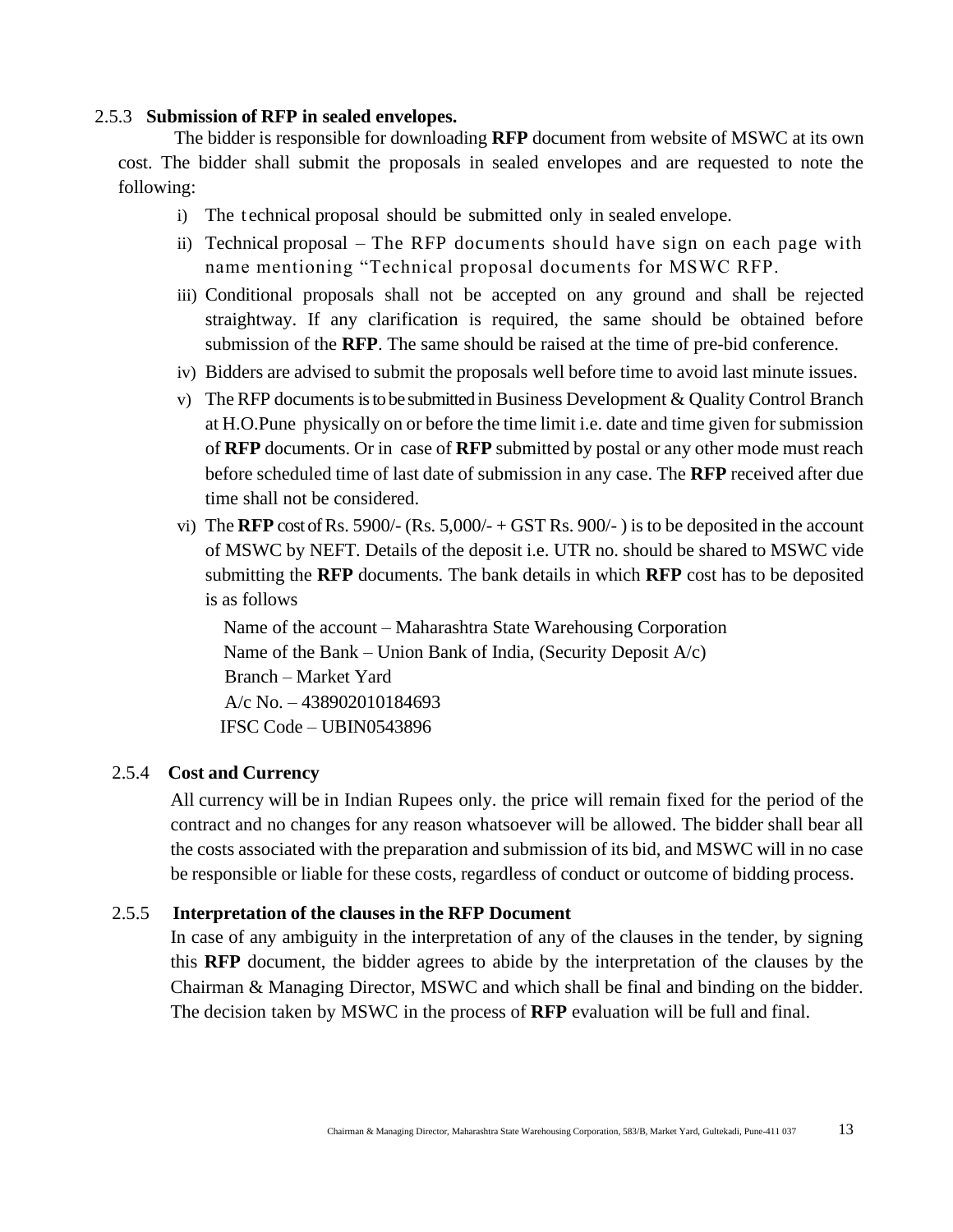#### 2.5.6 **Amendment to RFP Document**

At any time prior to the deadline for submission of **RFP**, MSWC for any reason, whether at its own initiative or in response to a clarification requested by a prospective bidder, may modify/amend the **RFP** documents. All such communication shall be posted on website and bidders are requested to visit the MSWC website for updates & modification.

| <b>Particular</b>                  | <b>Details</b>                                                           |
|------------------------------------|--------------------------------------------------------------------------|
| <b>RFP</b> number                  | <b>MSWC/BD &amp; QC/INS/19/2022</b>                                      |
| Client                             | Maharashtra State Warehousing Corporation,                               |
|                                    | (A Government of Maharashtra Undertaking)                                |
| Address and concerned person       | Chairman and Managing Director,                                          |
| for correspondence                 | 583/B, Market Yard, Gultekadi, Pune, 411 037.                            |
|                                    | Phone: $+91-020-24206800$ , 842                                          |
| Point of contact related to this   | Mrs. Swati A. Shinde, Manager (BD & QC);                                 |
| <b>RFP</b> document                | +91-8408882551/020-24206846; gcbranch.ho@mswc.in                         |
| Method of submission of <b>RFP</b> | In sealed envelopes physically at BD & QC branch, H.O., MSWC,<br>Pune-37 |
|                                    | 17.05.2022 (16.00 hrs) at H.O.                                           |
| Pre-bid meeting                    | Maharashtra StateWarehousing Corporation, near Market Yard               |
|                                    | Post Office, Gultekadi, Pune-37.                                         |
| <b>RFP</b> submission              | On or before 23.05.2022 up to 15.00 hrs                                  |
| Date and time for opening          | On 23.05.2022 at 16.00 hrs                                               |
| of technical <b>Proposal</b>       |                                                                          |

 **2.5.7 RFP Data Sheet**

*Note: All corrigendum/ addendum shall be uploaded on the MSWC website.*

#### **2.5.8 Communication**

- Only written communication with / from / between MSWC and bidder prior or post award of contract will be valid. All oral / verbal instructions have to be recorded in writing and approval taken to be considered as a valid instruction.
- All communication shall be addressed to the Chairman and Managing Director, Maharashtra State Warehousing Corporation.

 The Insurance Broking has to satisfy the following Pre-qualification criteria to apply for engagement. Respondent satisfying the following criteria are eligible to submit Request for Proposal (RFP):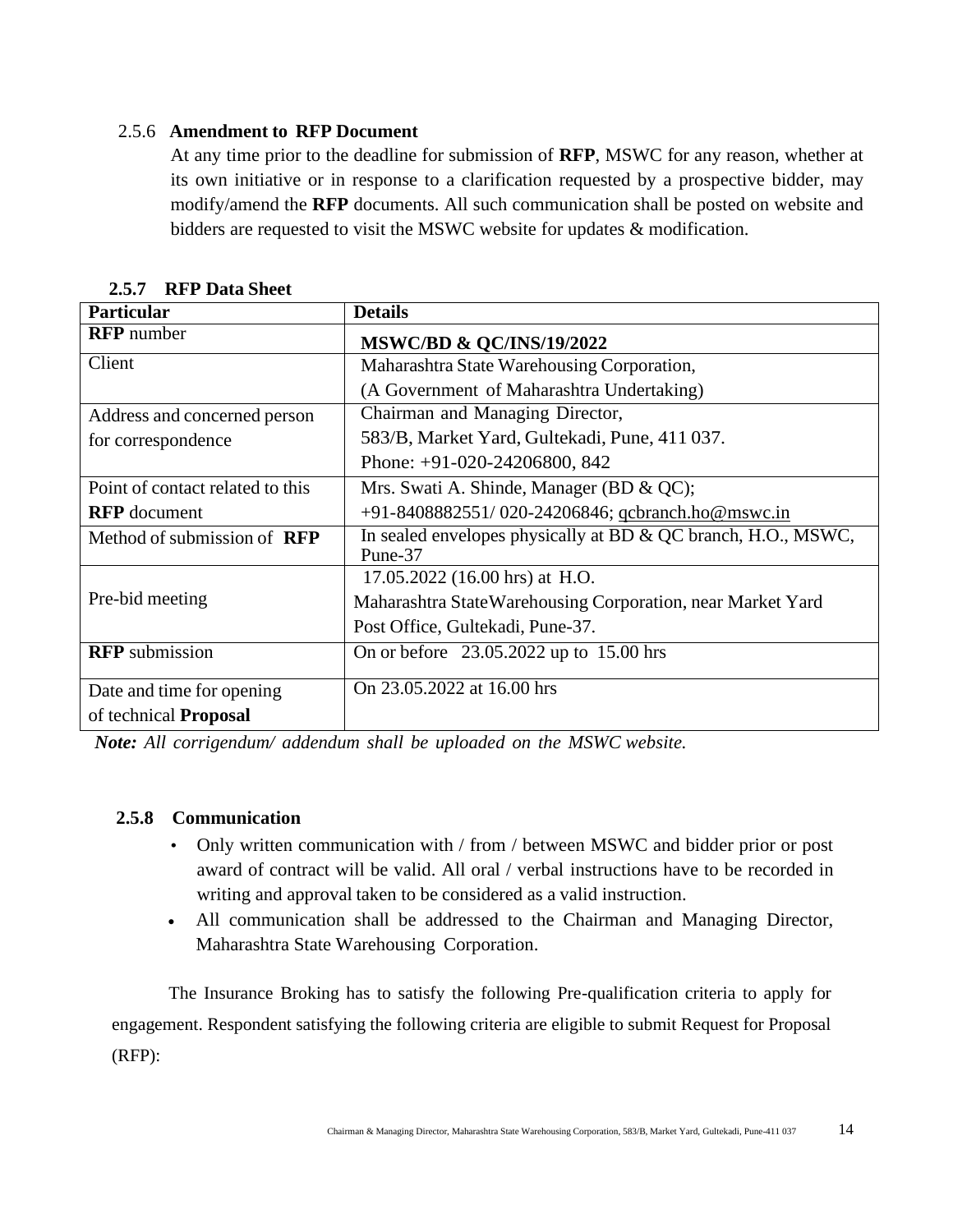# **a. Eligibility Criteria**

The Insurance Broking/Consulting Firm has to satisfy the following Pre-qualification criteria to apply for engagement. Respondent satisfying the following criteria are eligible to submit Request for Proposal (RFP):

| Sr. No.          | <b>Details</b>                                                                                                                                                                                                                                                                                                                                                                                                                                                                                            |
|------------------|-----------------------------------------------------------------------------------------------------------------------------------------------------------------------------------------------------------------------------------------------------------------------------------------------------------------------------------------------------------------------------------------------------------------------------------------------------------------------------------------------------------|
| 1.               | The Insurance Broking Firm should have the Turnover of<br>Minimum average Rs.10 Cr. per annum in last 5 financial years from 2016-17, 2017-18, 2018-<br>19, 2019-20, 2020-21.                                                                                                                                                                                                                                                                                                                             |
| 2.               | The firm / company should have been in existence in India for a period of at least 10 Years on<br>date of Tender (i.e. the licenses have been renewed at least Three Times by IRDA and that<br>such license should not have been suspended or cancelled by the IRDA any time in the last 10<br>years).                                                                                                                                                                                                    |
| $\overline{3}$ . | The insurance Broking Firm should have Five responsible people having insurance experience<br>more than 10 years.                                                                                                                                                                                                                                                                                                                                                                                         |
| $\overline{4}$   | The broking Firm should currently be serving at least one client pertaining to any of the client<br>(Sum Insured Above Rs.2500 Cr.)                                                                                                                                                                                                                                                                                                                                                                       |
| 5                | The firm should have: -<br>At least 10 Corporate client (average per annum in last 5 years of which at least 2 must<br>$\ddot{1}$<br>be Public sector Clients).<br>ii) Should have more than 1 clients having insurable value with premium of amount of Rs.5<br>crores and above.<br>iii) Should have experience in claims handling /dealing with Same Kind of Business.<br>iv) Should have experience in Property other than GMC claims handing above Rs.5 Cr (At<br>least One Claim in past five years) |
| 6                | The firm should have an office in Pune Metropolitan Region.                                                                                                                                                                                                                                                                                                                                                                                                                                               |

### **Disqualifications**

MSWC may at its sole discretion and at any time during the evaluation of proposal, disqualify any respondent, if the respondent has

- i) Submitted the Proposal documents after the response deadline;
- ii) Made misleading or false representations in the forms statements and attachments submitted in proof of the eligibility requirements;
- iii) Been declared ineligible by the Government of India/State/UT Government for corrupt and fraudulent practices or blacklisted.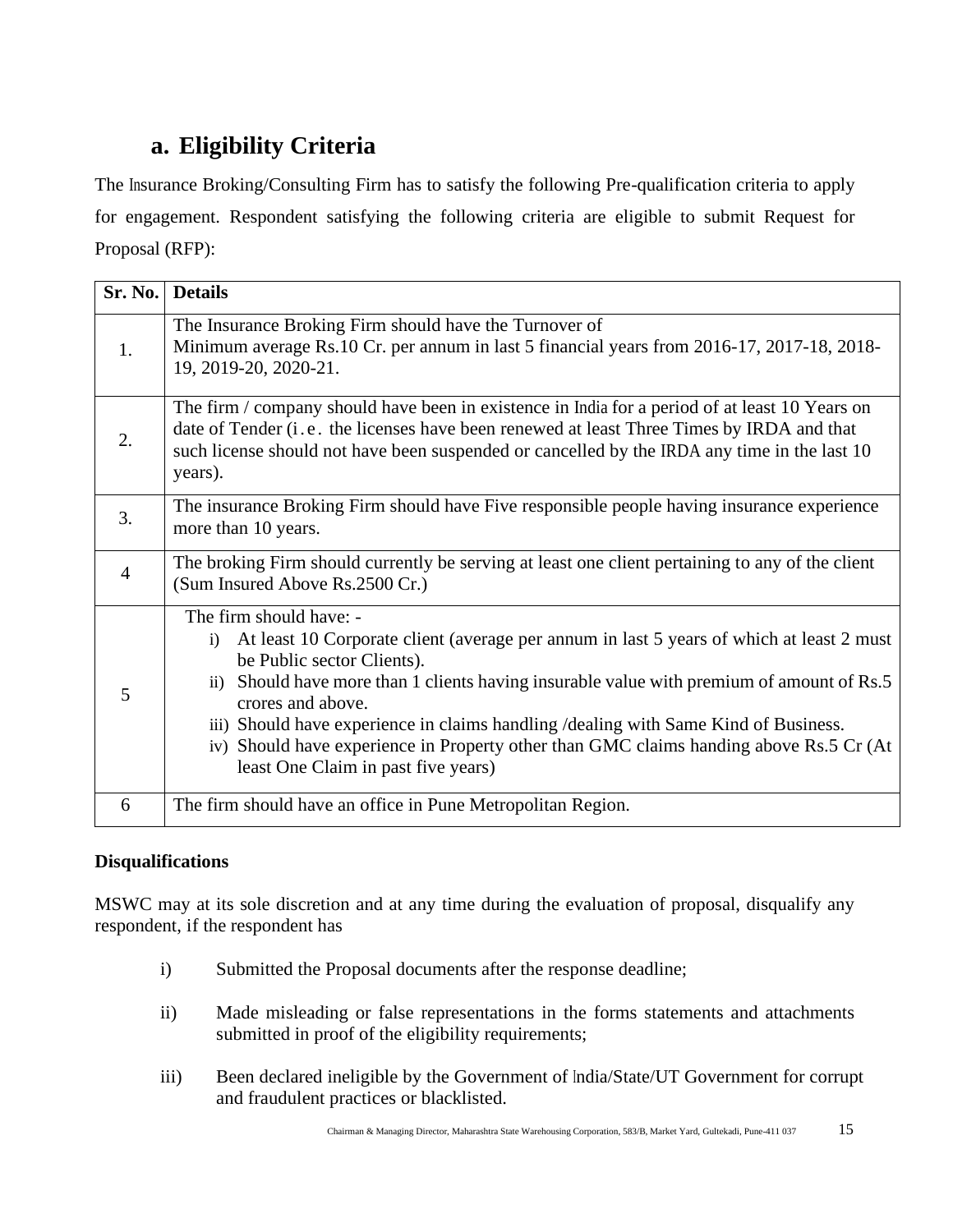### **b. Terms of Reference (TOR )**

#### **Scope of work**

#### 1. **a) Placement Services**

- i) Insurer selection process& Binding of Insurance cover
- ii) The Insurance Broker would be assisting MSWC in selection of Insurer& bidding process.
- iii) To provide insurance related advisories as and where required by MSWC
- iv) To facilitate the settlement of insurance claims.

### **b) Placement strategy**

- i) Determine valuation criteria for Insurer selection in association with MSWC
- ii) Draft RFP (request for proposal) to be shared with MSWC for approval prior to distribution
	- o Assess MSWC 's service requirements and Insurer capabilities in the marketplace
	- o Request placement quotations from Insurers (through sealed bids)

### **c) Devising Quotation: comparison, analysis & negotiation process**

- i) Evaluate quotes
- ii) Facilitate Insurer meetings
- iii) Assist in negotiating the best price from the Insurer

### **d) Recommendation & placement confirmation**

- i) Recommend Insurer
- ii) Placement as per agreed terms and conditions

### **e) Policy analysis**

- i) To ensure policy terms & conditions as per the RFP provided
- ii) Data consolidation for policy issuance

### 2. **Post Placement Services**

Insurance Broker would be functioning as an arm of MSWC and would be assisting in the Post Placement Process of the program. Insurance Broker would undertake the following action Items as Post Placement.

### **i) Servicing Support**

Designing the Service Level Contract to be signed between Vendor and MSWC highlighting the scope of services and time lines. Single point of contact for all Policy vetting services. Establish clear scalation matrix for query solution.

### ii) **Communication support**

Communication assistance for change management in case of any major change in plan and design. RFP/1/2022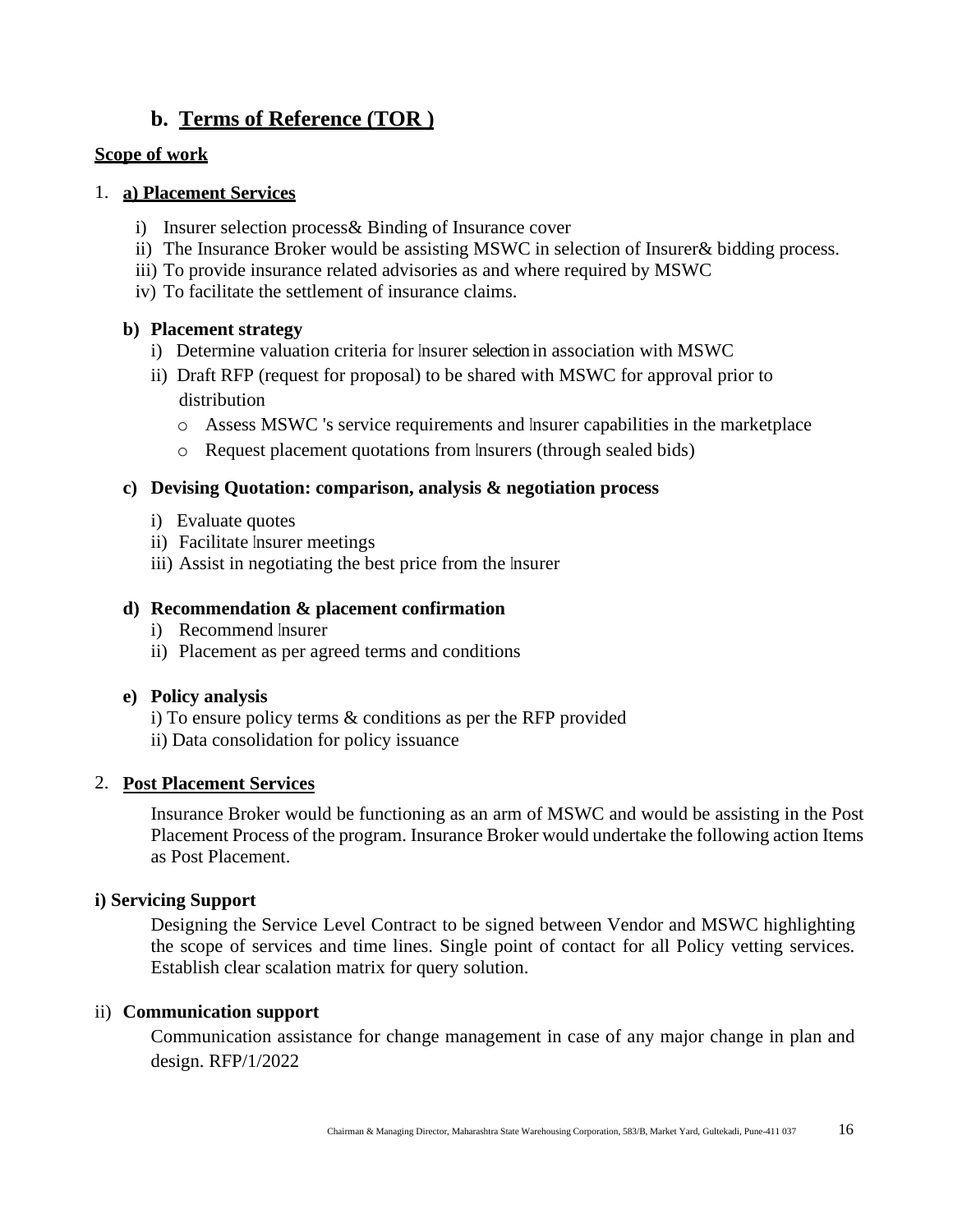# **c. Documents Required –**

| Sr.<br>No.     | <b>Details</b>                                                                                                                                                                                                                                                                                                                                                   | <b>Documents required</b>                                  |
|----------------|------------------------------------------------------------------------------------------------------------------------------------------------------------------------------------------------------------------------------------------------------------------------------------------------------------------------------------------------------------------|------------------------------------------------------------|
| 1.             | The Insurance Broking Firm should have the Turnover of                                                                                                                                                                                                                                                                                                           | 1. Balance sheet                                           |
|                | Minimum average of Rs. 10cr per annum in last 5 financial years<br>from 2016-17, 2017-18, 2018-19, 2019-20, 2020-21.                                                                                                                                                                                                                                             | 2. C.A. Certificate showing year<br>wise turnover          |
| 2.             | The firm / company should have been in existence in India for a<br>period of at least 10 Years on date of RFP (i.e. the licenses have<br>been renewed at least Three Times by IRDA and that such license<br>should not have been suspended or cancelled by the IRDA at any<br>time in the last 10 years).                                                        | 1. IRDA License                                            |
| 3.             | The insurance Broking Firm should have minimum Five people<br>having insurance experience more than 10 years.                                                                                                                                                                                                                                                    | 1. CV's of concern                                         |
| $\overline{4}$ | The broking Firm should currently be serving at least one client<br>pertaining to any of the client (Sum Insured Above Rs.2500 cr.)<br>during the last 5years                                                                                                                                                                                                    | 1. Policy copy                                             |
| 5              | The firm should have: -<br>i) At least 10 Corporate clients (average per annum in last 5 years of<br>which at least 2 must be public sector Clients)<br>ii) Should have more than 1 clients having insurable value with<br>premium of amount of Rs.5 crores and above.<br>iii) Should have experience in claims handling /dealing with Same<br>Kind Of Business. | 1. Order copy<br>2. Policy copy<br>3. Supporting documents |
| 6              | The firm should have an office in Pune Metropolitan Region.                                                                                                                                                                                                                                                                                                      | Supporting documents                                       |
| $\tau$         | <b>Experience documents</b>                                                                                                                                                                                                                                                                                                                                      | Supporting documents                                       |
| 7.1            | Copies of Insurance policies with broker name with self-attested<br>policy copies                                                                                                                                                                                                                                                                                | Supporting documents                                       |
| $7.2\,$        | Claim settlement ratio of the broker                                                                                                                                                                                                                                                                                                                             | Supporting documents                                       |
| 7.3            | Claim settlement period                                                                                                                                                                                                                                                                                                                                          | Supporting documents                                       |
| 7.4            | Underwrite Insurance premium                                                                                                                                                                                                                                                                                                                                     | Supporting documents                                       |
| 7.5            | Underwrite Insurance value                                                                                                                                                                                                                                                                                                                                       | Supporting documents                                       |
| 7.6            | Proforma of Declaration Certificate dully signed.                                                                                                                                                                                                                                                                                                                |                                                            |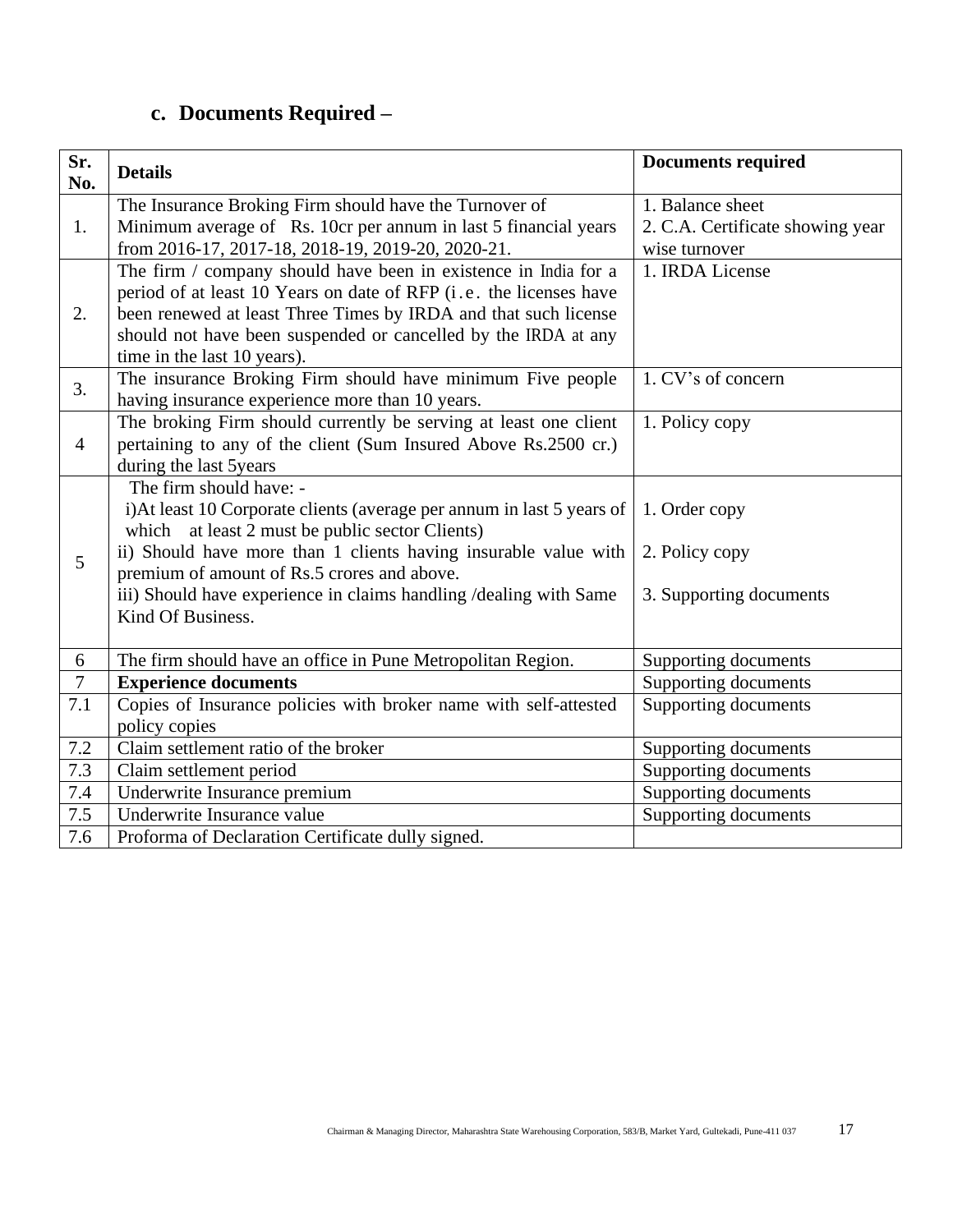### **d. SHORT LISTING OF BROKER**

| SR.          | Criteria                                                             | Allowable      | Maximum |
|--------------|----------------------------------------------------------------------|----------------|---------|
| NO.          |                                                                      | marks          | marks   |
|              |                                                                      |                |         |
| $\mathbf{1}$ | Office of The Firm                                                   | 10             | 10      |
| 1.1          | Office in Pune                                                       |                |         |
| 2.1          | The broking Firm should currently be serving Government              |                |         |
|              | organization or having work experience with Government               | 5              |         |
|              | organization during last 10 years minimum.                           |                | 10      |
| 2.2          | One mark each for each additional one year maximum 10 marks          | 5              |         |
| 3.1          | The insurance Broking Firms should have one promoter/ Director or    |                |         |
|              | officers having insurance experience of 10 years                     | 5              |         |
|              |                                                                      |                | 10      |
| 3.2          | 10 to 15 years maximum 1 mark for each additional year.              | 5              |         |
| 4.1          | The Broker's IRDA license should be valid while 10 year (maximum     | 5              |         |
|              | 10 marks).                                                           |                | 10      |
| 4.2          | 10 to 15 years maximum 1 mark for each additional year.              | 5              |         |
| 5            | At least 10 Corporate clients, preferable experience as mentioned    |                |         |
|              | (maximum 10 marks).                                                  |                |         |
| 5.1          | Minimum 10 Corporate Clients                                         | 3              |         |
| 5.2          | Experience of working with at least 2 PSU's                          | $\overline{2}$ | 10      |
| 5.3          | Experience of working with warehousing                               | 3              |         |
|              | Corporations/CWC/SWC maximum marks each Maximum 3                    |                |         |
| 5.4          | Experience of working with private sectors warehousing more than     | $\overline{2}$ |         |
|              | 3 one mark for each sector. (Maximum marks 2)                        |                |         |
| 6            | Financial Strength of the Broker                                     | 5              |         |
| 6.1          | Financial Strength of the Broker should have at least 10 crores for  |                |         |
|              | each financial year                                                  |                | 10      |
| 6.2          | If financial strength is more than 10 crore one mark for increase by | 5              |         |
|              | one crore. (Maximum marks 5)                                         |                |         |
| $\tau$       | Presentation before committee (Committee decision is final)          | 20             | 20      |
|              | <b>Grand Total</b>                                                   |                | 80      |

Bidders getting minimum 30 marks from sr. no. 1 to 6 will qualify. Among them top 5 bidders will be called for presentation the total maximum score for above will be 80 marks. Decision of committee is final.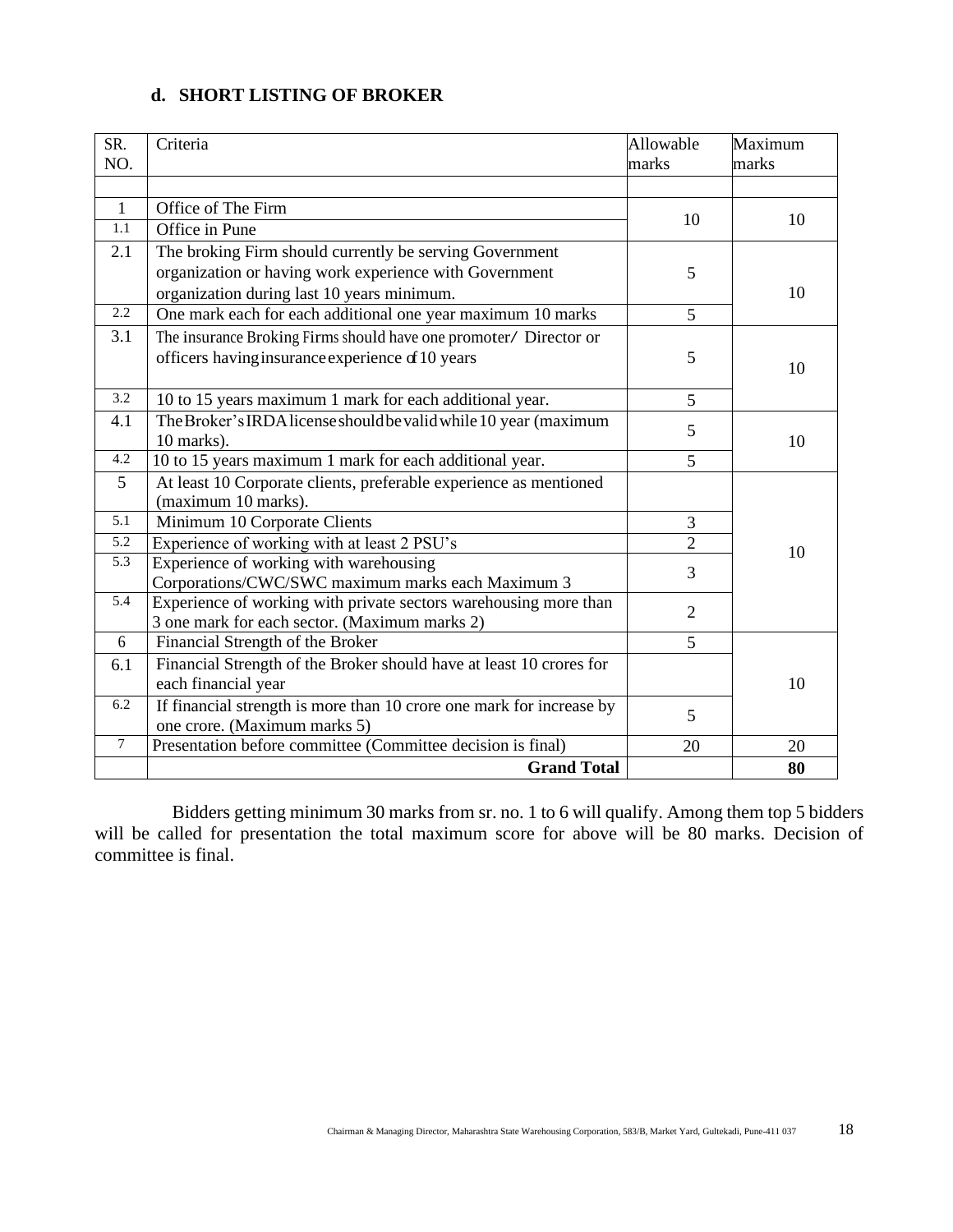#### **PROFORMA OF DECLARATION CERTIFICATE**

 We have not been suspended/Blacklisted/Debarred by Central/State Govt. Ministry Department Public Sector Undertaking /IRDA/SEBI/ Autonomous Body/Financial Institution/Court.

 We hereby undertake and confirm that we have understood the Scope of work properly and shall carry out the work as mentioned in this RFP.

Signature of the Authorized Signatory

With Seal

**Place:**

**Date:**